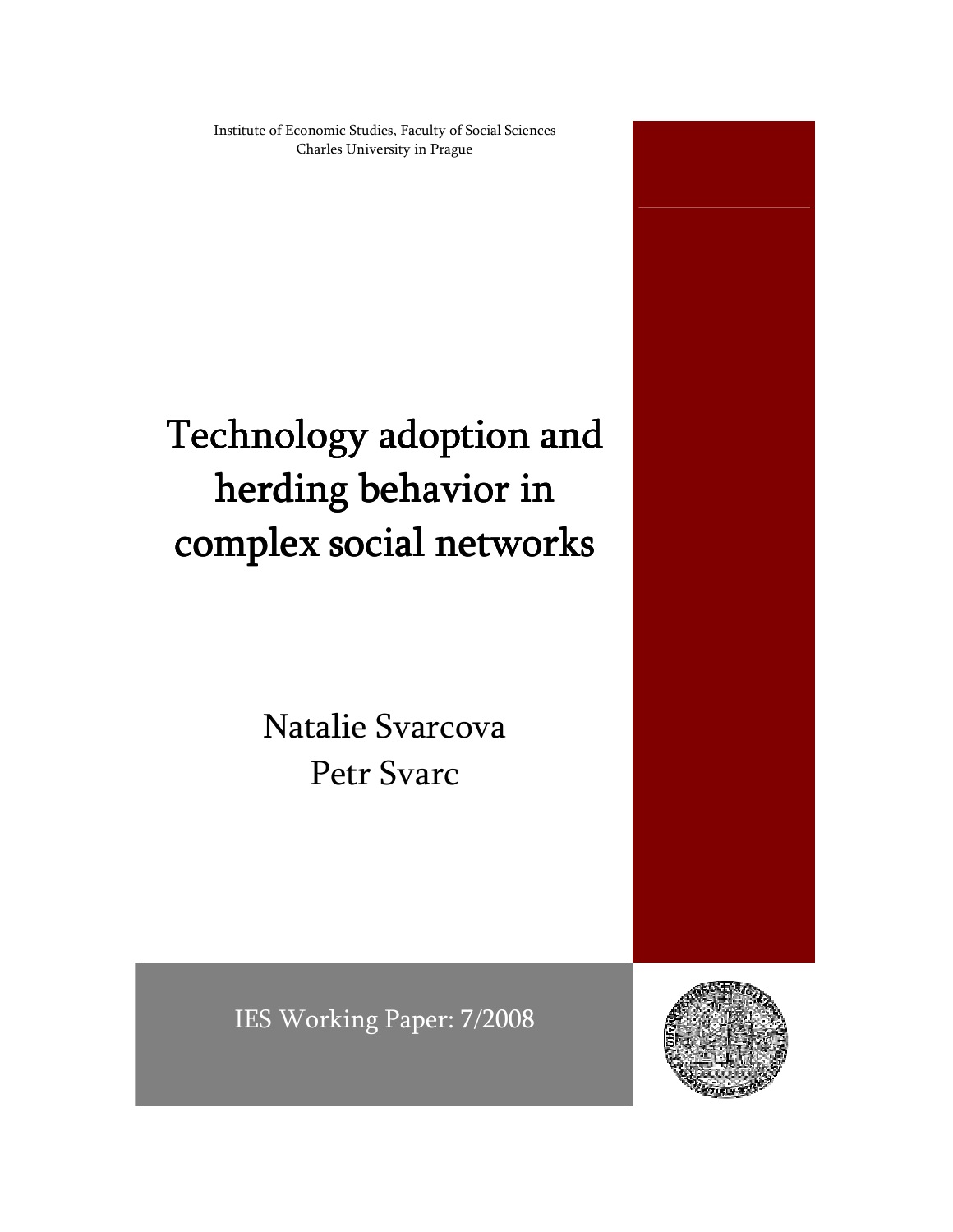Institute of Economic Studies, Faculty of Social Sciences, Charles University in Prague

[UK FSV – IES]

Opletalova 26 CZ-110 00, Prague E-mail : ies@fsv.cuni.cz http://ies.fsv.cuni.cz

Institut ekonomických studií Fakulta sociálních věd Univerzita Karlova v Praze

> Opletalova 26 110 00 Praha 1

E-mail : ies@fsv.cuni.cz http://ies.fsv.cuni.cz

Disclaimer: The IES Working Papers is an online paper series for works by the faculty and students of the Institute of Economic Studies, Faculty of Social Sciences, Charles University in Prague, Czech Republic. The papers are peer reviewed, but they are not edited or formatted by the editors. The views expressed in documents served by this site do not reflect the views of the IES or any other Charles University Department. They are the sole property of the respective authors. Additional info at: ies@fsv.cuni.cz

Copyright Notice: Although all documents published by the IES are provided without charge, they are licensed for personal, academic or educational use. All rights are reserved by the authors.

Citations: All references to documents served by this site must be appropriately cited.

#### Bibliographic information:

Svarcova, N., Svarc P. (2008). " Technology adoption and herding behavior in complex social networks " IES Working Paper 7/2008. IES FSV. Charles University.

This paper can be downloaded at: http://ies.fsv.cuni.cz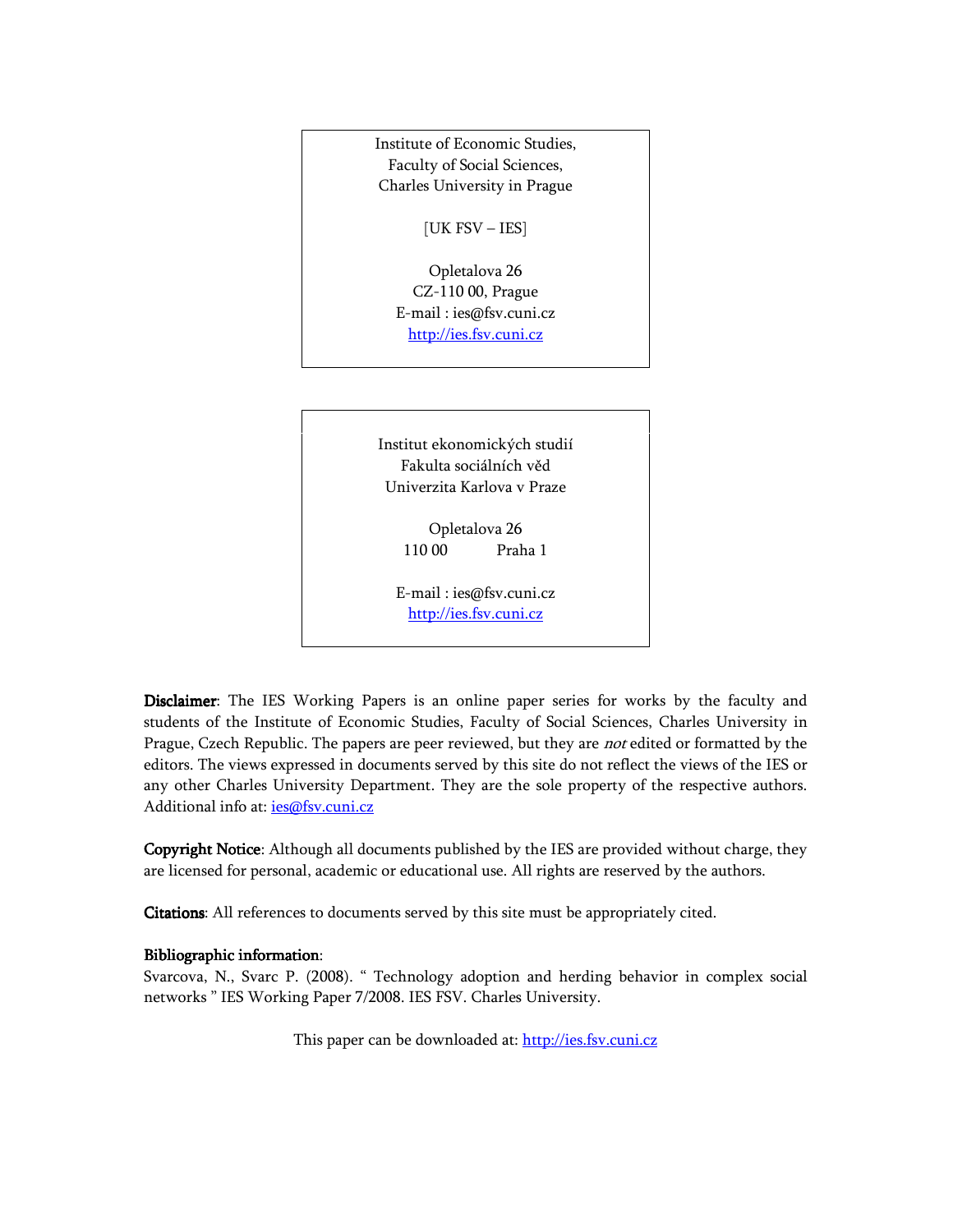## Technology adoption and herding behavior in complex social networks

## Natalie Svarcova# Petr Svarc\*

# IES, Charles University Prague E-mail: svarcova@fsv.cuni.cz

\*IES, Charles University Prague E-mail: petr@email.cz

May 2008

#### Abstract: Abstract:

Using a simple computational model, we study consequences of herding behavior in population of agents connected in networks with different topologies: random networks, small-world networks and scale-free networks. Agents sequentially choose between two technologies using very simple rules based on the previous choice of their immediate neighbors. We show that different seeding of technologies can lead to very different results in the choice of majority of agents. We mainly focus on the situation where one technology is seeded randomly while the other is directed to targeted (highly connected) agents. We show that even if the initial seeding is positively biased toward the first technology (more agents start with the choice of the first technology) the dynamic of the model can result in the majority choosing the second technology under the targeted hub approach. Even if the change to majority choice is highly improbable targeted seeding can lead to more favorable results. The explanation is that targeting hubs enhances the diffusion of the firm's own technology and halts or slows-down the adoption of the concurrent one. Comparison of the results for different network topologies also leads to the conclusion that the overall results are affected by the distribution of number of connections (degree) of individual agents, mainly by its variance.

Keywords: technology adoption, simulation, networks, herding behavior

JEL: O33, C15.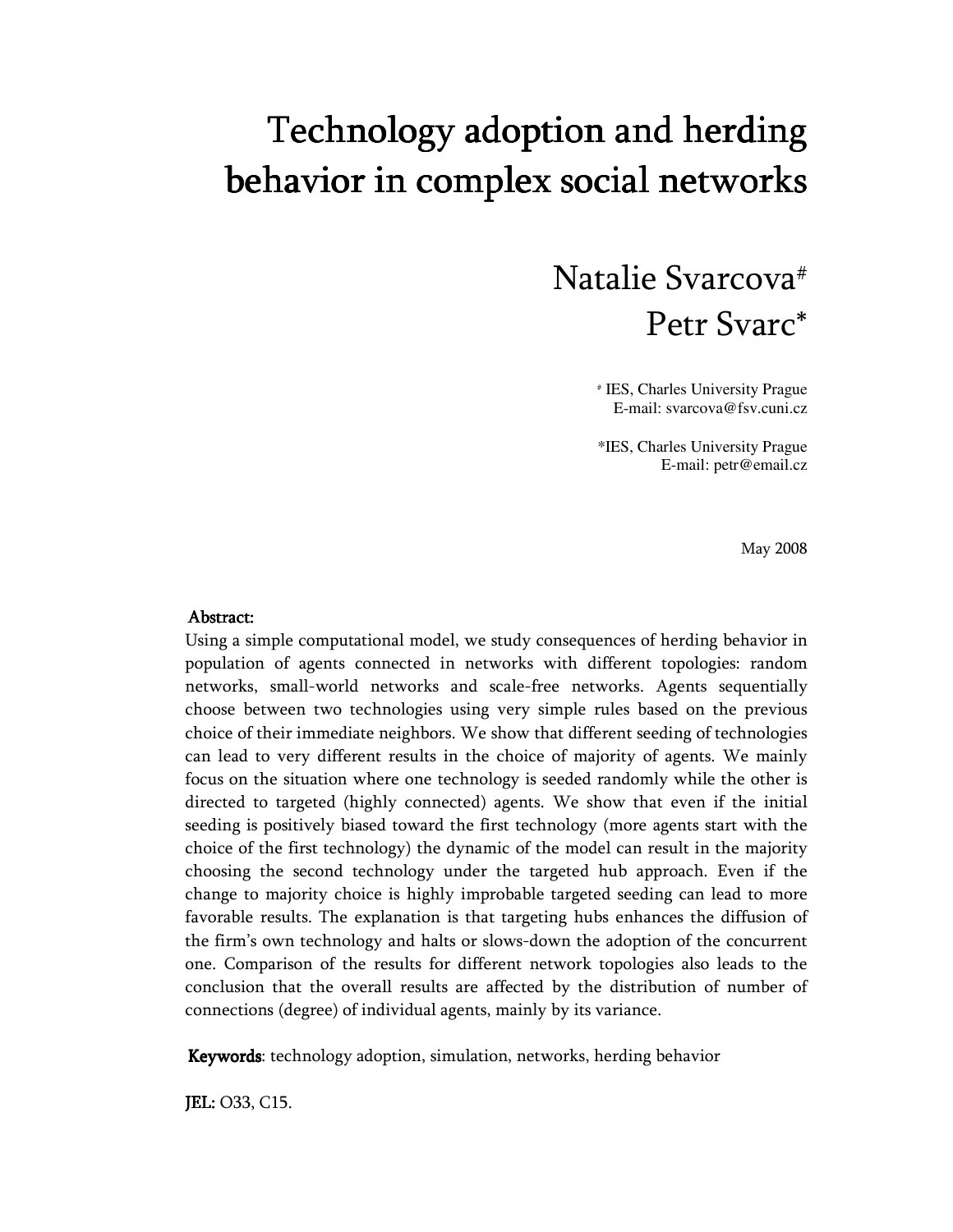## Acknowledgements:

The findings, interpretations and conclusions expressed in this paper are entirely those of the authors and do not represent the views of any of the authors' institutions. Financial support from the IES (Institutional Research Framework 2005-2010, MSM0021620841) is gratefully acknowledged.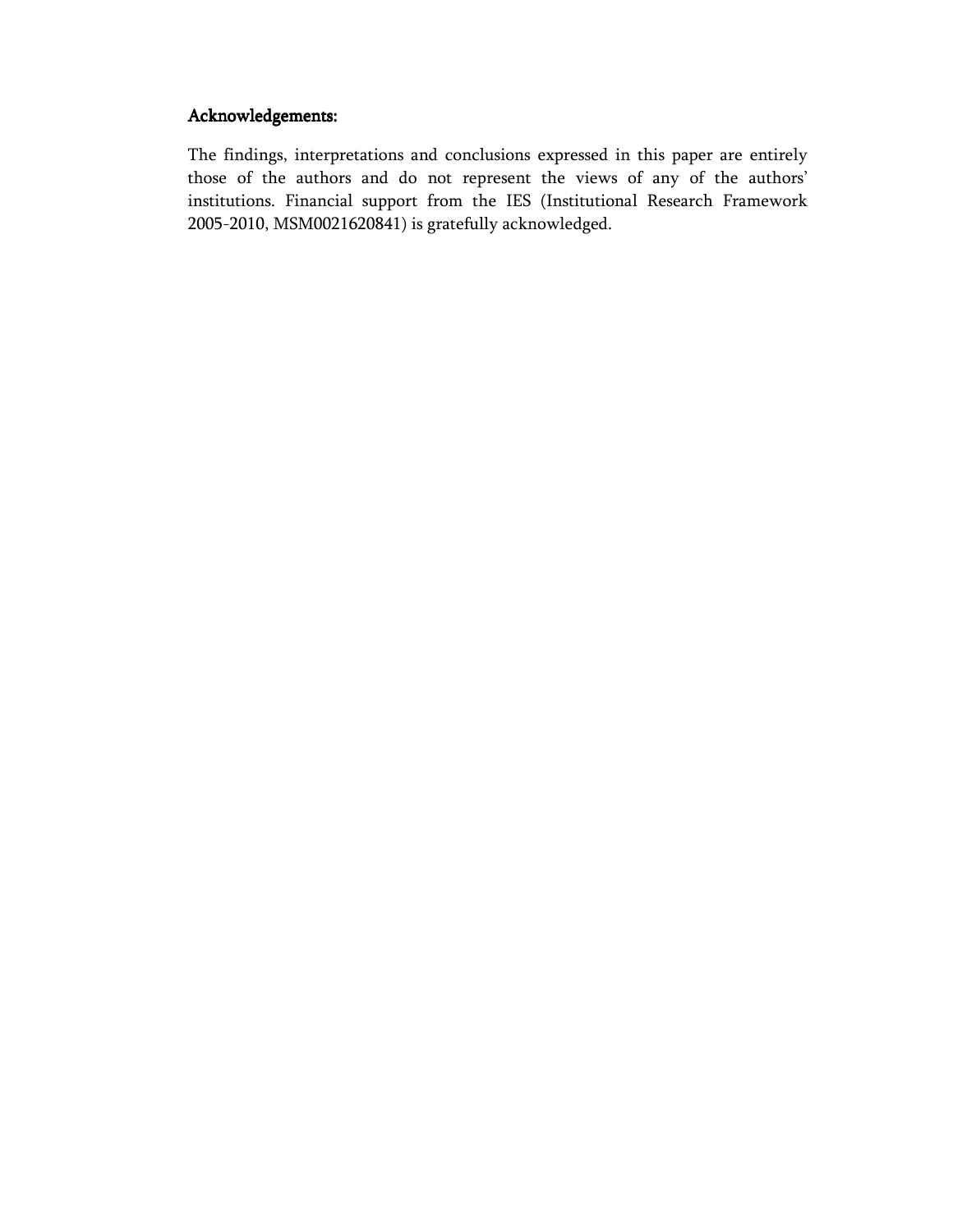## **Introduction**

In many real life situations our choice is more or less influenced by the choice or opinion of other people, whether it be our friends, parents, colleagues, teachers, mentors or hired specialists. The list of such situations is very diverse: from everyday life choices such as where to dine or what television programs to watch, through voting in elections, having children, changing jobs, or deciding how firms should invest. Very often people simply choose what majority of others has chosen. This kind of behavior is called herding behavior. As posted by Banerjee 1992, herding behavior is when: "... everyone is doing what everyone else is doing, even when their private information suggests doing something quite different." In this work we use computational model to study consequences of herding behavior in case of technology diffusion if a population of agents is connected through networks with different topologies. The topologies considered are random networks (Erdös and Rényi 1959), smallworld networks (Strogatz and Watts 1998) and scale-free networks (Barabási and Albert 1999). Agents one after another choose between two technologies using very simple rule based on the previous choice of their immediate neighbors. We show that different initial seeding of technologies can lead to very different results in the final majority choice. We mainly focus on the situation where one technology is seeded randomly while seeding of the other technology is targeted to highly connected agents – hubs. We show that even if there are more agents starting with Technology 2, Technology 1 can be finally chosen by a majority of agents if the technology is seeded within targeted hubs. The explanation is that targeting hubs 1) enhances the spread of the firm's own technology and 2) halts or slows-down the adoption of the concurrent one. Comparison of the results for different network topologies leads us to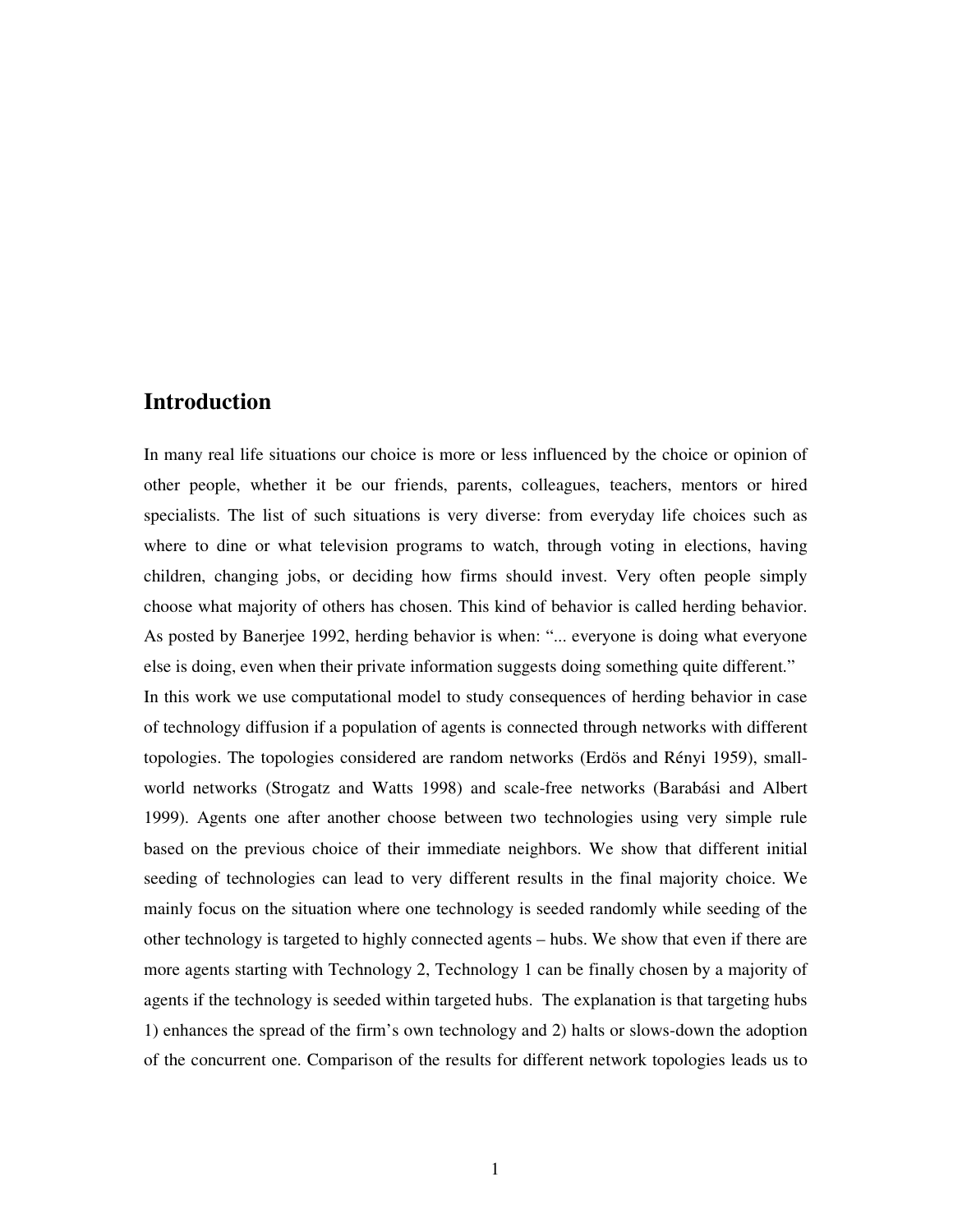the conclusion that the overall results are also affected by the distribution of number of connections (degree) of individual agents, mainly by its variance.

## **Related literature**

Our work is connected to two main strands of literature. The first strand focuses on the technology adoption. Here authors explain observed regularities like path-dependency and lock-in effect through network externalities (Katz and Shapiro 1986), increasing returns (Arthur 1989), herding behavior (Banerjee 1992; Dosi, Ermoliev and Kaniovsky 1994), informational cascades (Bikhchandani, Hirshleifer and Welch 1992) and information contagion (Arthur and Lane 1991). Many authors also describe micro-motives leading to the observed phenomena (see for example Banerjee 1992, Arthur and Lane 1991 or Narduzzo and Warglien 1996). Vriend 2004 showed that information-contagious behavior can evolve in the population of artificial agents through self-organization and emergence. In our work we follow Dosi, Ermoliev and Kaniovsky 1994 and assume that agents are govern by simple herding behavioral rule based on the information about choice of sample of agents. Contrary to Dosi, Ermoliev and Kaniovsky 1994, this sample is not random but includes agents connected through social network.

The second strand of literature connected to the network theory. We are interested mainly in the studies focused on the importance of highly connected individuals (hubs) in the diffusion processes such as spread of contagious diseases (Moreno, Satorras and Vespignani 2006) and computer viruses (Lloyd and May 2001) in complex networks. As showed by Moreno, Satorras and Vespignani 2006 hubs with large number of connections are the main cause of the absence of the epidemic threshold (below which major epidemic outbreaks are impossible) in scale-free networks. Therefore, it is very hard and costly to fight the spread of diseases in this type of networks even if the probability of transmission is very low. One way to halt epidemics spread in scale-free network is targeting of the treatment or prevention on the highly connected individuals. This strategy can restore finite epidemic threshold in scalefree network and potentially eradicate the virus (Dezso and Barabási 2002).

Targeting hubs is also used by Alkemade and Castaldi 2005 who showed that more detail knowledge of consumer network can improve advertisement strategies. Authors proposed a model in which firms can learn directed advertisement strategy that takes into account both consumers' characteristics and topology of the social consumer network. Targeting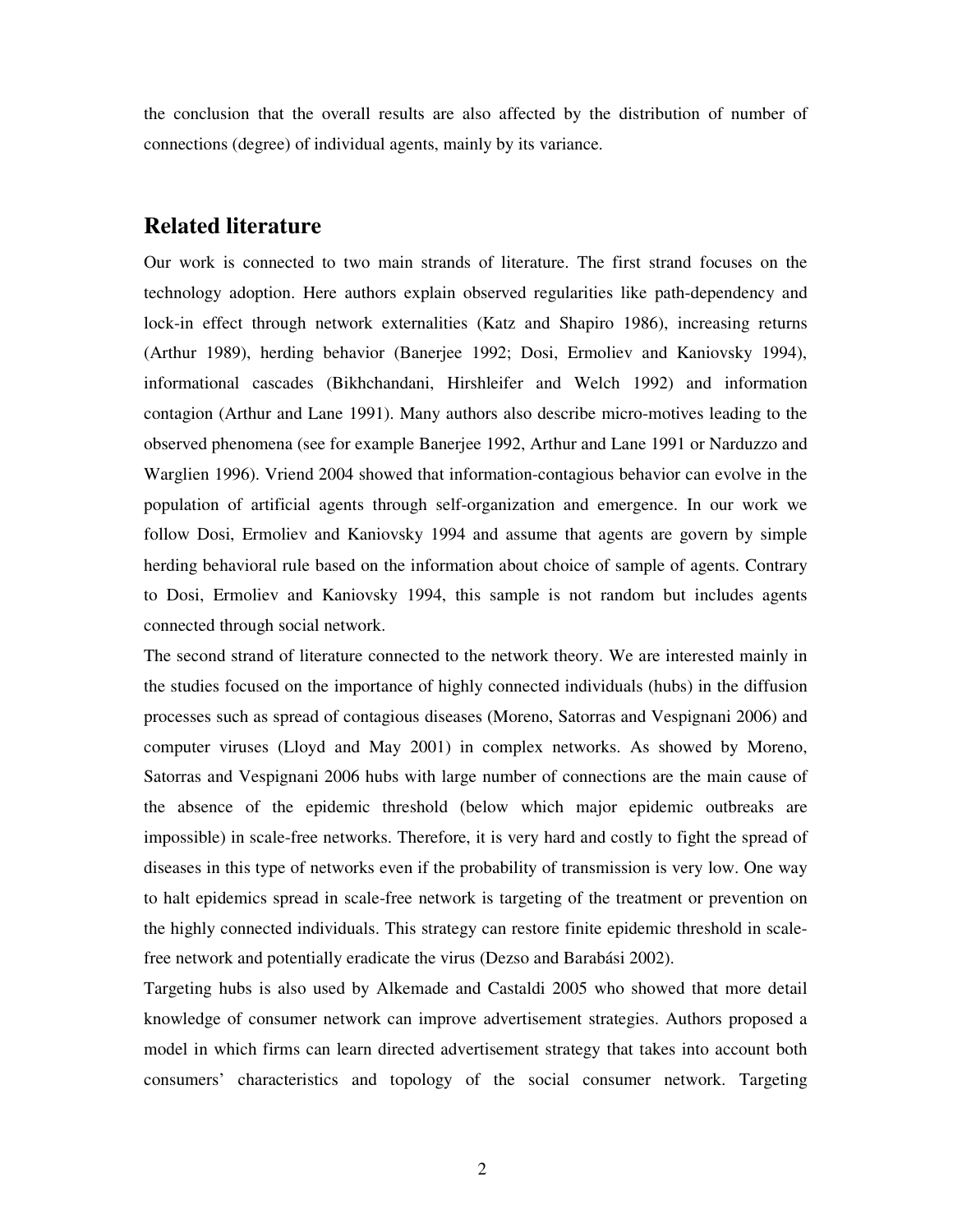advertisement to highly connected consumers outperform random advertisement strategies in their model.

In our model network topology and information about number of connections of individual agents also play important role. As proposed earlier our main goal is to examine if and how initial seeding of technologies – random or targeted to hubs, affects the resulting market share. We will argue that in the case of technology adoption targeting hubs 1) enhance the spread of the firm's own technology and 2) halt or slow-down the adoption of the concurrent one. We also show that the overall results are also affected by the distribution of number of connections (degree) of individual agents, mainly by its variance.

## **Network topologies**

Following section defines some basic terms connected with the theory of networks that will be used to describe three basic types of networks used in this paper are introduced.

Each network consists of *nodes* and *links*. A node is either terminal or an intersection point and can represent an agent, a person, a city, a firm, an airport, etc. A link is the connection between two nodes and can be either directed (typically represented by an arrow) or bidirectional. A link can represent an existing relationship between agents, a road between two cities, the supplier-demander relationship between firms etc. Nodes that are linked with node *i* are called *neighborhood* of *i*.

A *degree* (*k*) of the node is the number of links incident to this node. A *degree distribution P(k)* (sometimes called *connectivity*) describes statistically the topology of the network.

A *path* between two nodes *i* and *j* is defined as a sequence of nodes (that are connected with links) we must go through to get from *i* to *j*. A path between *i* and *j* exists if it is possible to travel from *i* to *j* through uninterrupted sequence of links. The *length of a path* is the number of links in the path. A *shortest-path length lij* is defined as the minimum path length between two nodes. It is set to infinity if no path exists between two nodes. To characterize real empirically observed networks an *average shortest-path length (ASPL)* is often used, defined as 2∑*ijlij / (N(N-1)),* where *N* is number of nodes in the network. Average shortest-path length is sometimes called *diameter* of the network.

*The clustering coefficient* of the network measures the density of the network on the local level. It is the probability that two nearest neighbors are also nearest neighbors of one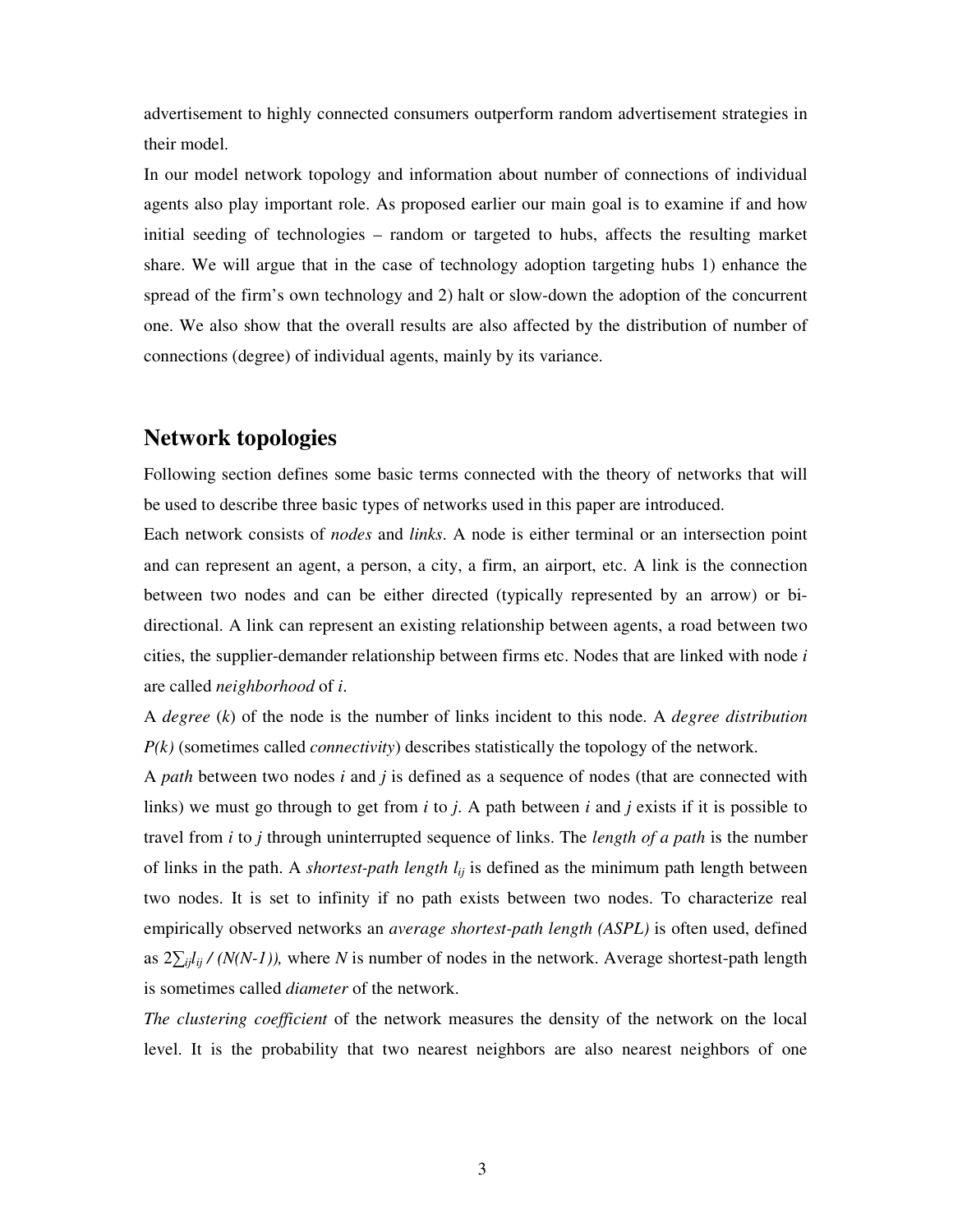another<sup>1</sup>. The clustering for the node *i* is defined as  $C_i = L^{act}/L^{max}$ , where  $L^{act}$  is number of existing links between  $i$ 's neighbors and  $L^{max}$  is maximum possible number of links between  $i$ 's neighbors. Clustering coefficient for the network is given as the average over all  $C_i$ s.

In our paper we analyze technology adoption in three most common types of networks – random graphs as defined by Erdös and Rényi (1959; 1960), small-world networks model as proposed by Strogatz and Watts 1998 and scale-free networks model of Barabási and Albert 1999.

In 1959 Erdös and Rényi<sup>2</sup> published model of networks with undirected links with fixed number of nodes (*N*) and probability that two nodes are connected equal to *p*. This type of network characterized by binominal degree distribution is called random graph or random network (see figure 2(a)). Random graph network contains on average *p(N(N-1)/2)* links and average degree of the network is *p(N-1).*

Small-world networks as defined by Watts and Strogatz 1998 have two characteristics often observed in real-world networks – "small" average shortest-path length and "large" clustering coefficient. One way to create small-world network proposed by Watts and Strogatz is to rewire links in regular lattice network. After creation of regular lattice (with number of nearest neighbors 4 and more) all links are in turn taken and with probability  $\pi$  rewired to randomly chosen node. For large  $\pi$ , the network is similar to random graph<sup>3</sup>. Figure 1 depicts construction of Watts and Strogatz small-world network through rewiring of links.



FIGURE 1 Construction of Watts and Strogatz small-world network through rewiring of links with probability  $\pi = 0$  (left),  $\pi = 0.2$  (middle) and  $\pi = 1.0$  (right).

<u>.</u>

<sup>1</sup> Dorogovtsev, Mendes (2001)

 $<sup>2</sup>$  Erdös, Rényi (1959)</sup>

<sup>3</sup> Dorogovstev, Mendes (2001), pp.16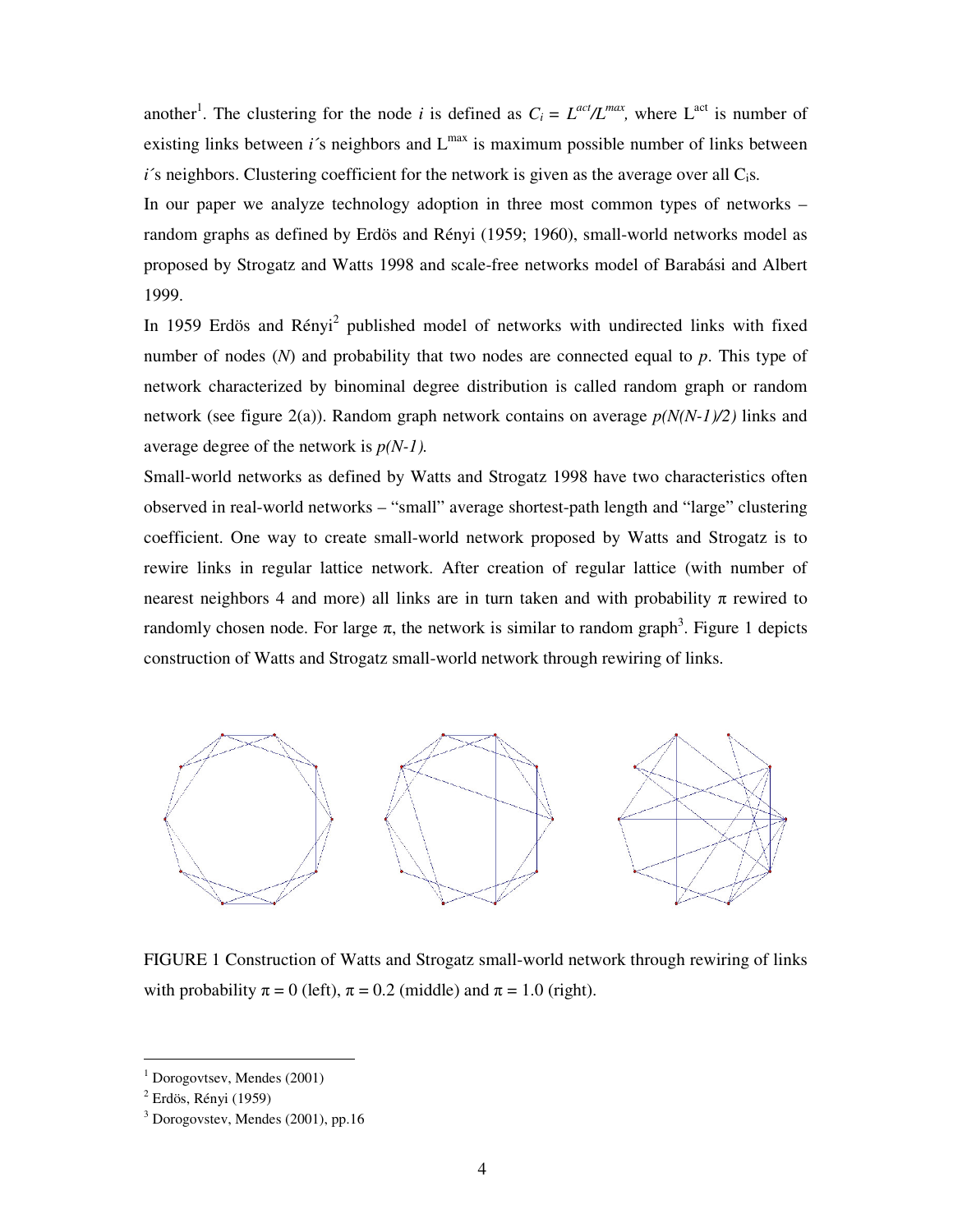The last type of the networks used in this paper is scale-free network as modeled by Barabási and Albert 1999. Scale-free networks are characterized by power-law form of degree distribution,  $P(k) = k^{\gamma}$ , where  $P(k)$  is the probability that a node in the network is connected with *k* other nodes, γ is called scaling exponent and ranges between 2 and 3 for most realworld networks. Barabási and Albert's network (Barabási and Albert's 1999) is characterized by two features typical for real world networks that lead to scale-free pattern of the network: growth and preferential attachment. The building of the network starts with small number of nodes  $(m_0)$ . At every time step a new node with  $m \le m_0$  links is added. New links connect the node to *m* different nodes already present in the system. The nodes to which new links are attached are not chosen randomly, the probability  $\tau$  that a new link will be connected to node *i* depends on the degree  $k_i$  of that node, such that  $\tau(k_i) = k_i / \sum_j k_j$ . After *t* time steps we obtain a scale-free network with  $N = t + m_0$  nodes, mt links,  $\gamma = 3^4$  and average degree equal to  $2m^5$ . Figure 2 displays examples of random, small-world and scale free network.



FIGURE 2 Network topologies used in our work: random (left), small-world (middle), scalefree (right). All networks were created using  $Pajek<sup>6</sup>$  software, tool for analysis and visualization of complex networks.

<u>.</u>

<sup>4</sup> Barabási, Albert (1999)

<sup>5</sup> Pastor-Satorras, Vespignani (2006), pp.5

<sup>6</sup> http://vlado.fmf.uni-lj.si/pub/networks/pajek/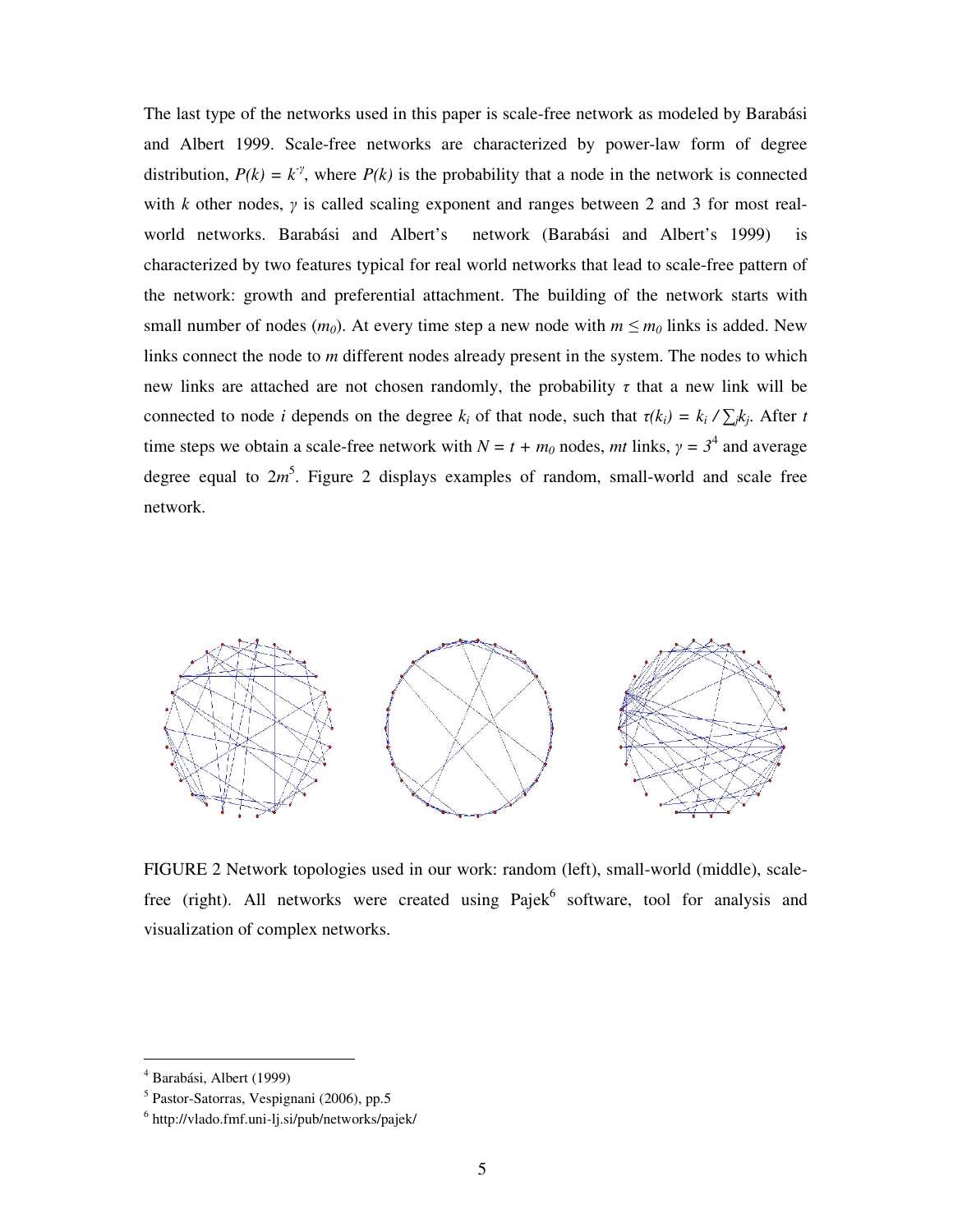## **Model**

The model is very simple. There is a population of N agents connected through social network. Network can have three different topologies: random network, small-world network and scale-free network. Agents sequentially choose between two technologies, Technology 1 and Technology 2. These two technologies are equal in all attributes, the only difference is that they originate from two different sources (firms, financial advisors etc.). In each step one agent is randomly chosen and has to decide which technology to choose. The choice of the technology made by the agent is ultimate and technology cannot be altered any more.

#### **Initial seeding of technologies**

Before the beginning of the sequential process of decision-making we choose two groups of agents that will not have the right to choose the technology. We set the choice of  $n_1$  agents to Technology 1 and the choice of  $n_2$  agents to Technology 2.

Number of agents in the first group is always fixed and set to 10 whereas number of agents in the second group varies, ranging between 10 and 100.

While agents in the second group (with predefined Technology 2 choice) were always chosen randomly, agents in the first group (with predefined Technology 1 choice) were either chosen randomly (*random seeding*) or targeted (*targeted seeding)*. In case of targeted seeding the agents with the highest number of links were chosen.

#### **Agents' behavior**

In number of experiments regarding technology adoption with real (Narduzzo and Warglien 1996; Chakravarty 2003) and artificial (Vriend 2004) agents, the observed behavior can be categorized into four main choice heuristics (Narduzzo and Warglien 1996):

- 1. The mean rule Agents choose the technology with the highest mean value being the observed utility of other agents or whatever quantitative measure is used.
- 2. The highest minimum rule Agents choose the technology with the highest minimums value. As proposed by Narduzzo and Warglien 1996 it can be seen as a extreme loss aversion.
- 3. The highest maximum rule Agents choose the technology with the highest maximum value. Contrary to the previous behavior, agents using this rule have tendency to believe that they can control or influence outcomes that they in reality cannot control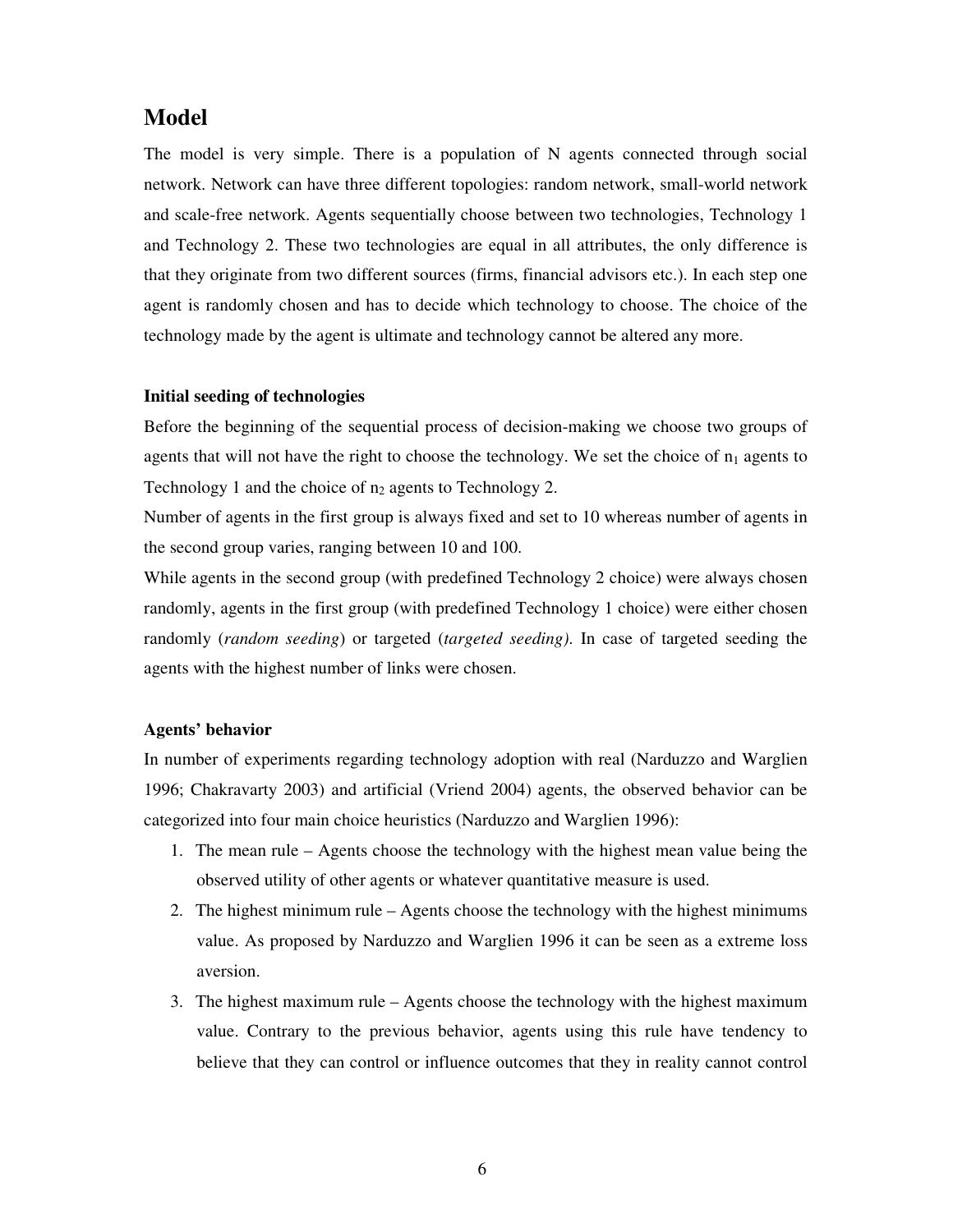or influence at all. This kind of cognitive bias is called *illusion of control* (Langer 1975).

4. The popularity rule – Agents choose technology that has been chosen by the majority of other agents.

In our study we follow Dosi, Ermoliev and Kaniovsky 1994 and we use popularity rule as a choice heuristic for our agents. Detailed description of the rule is as follows:

- 1. Agent observes the choice of her neighbors and finds out which technology was chosen by the majority.
- 2. Based on her observation, agent chooses between the two technologies. The rule is:
	- a. If none of her neighbors has experience with any of these technologies she chooses randomly.
	- b. If there is at least one experienced neighbor and there is majority of neighbors that have chosen Technology 1, resp. Technology 2, she chooses Technology 1, resp. Technology 2.
	- c. If number of neighbors that have chosen Technology 1 equals number of neighbors that have chosen Technology 2, she again chooses randomly.

After that next agent is chosen randomly and the whole process continues until all agents have made their decision. It is important to note, that each agent can observe only the choice of her immediate neighbors and the number of neighbors differs for different agents.

We are interested in the resulting market share (which of the two technologies will be chosen by majority of agents). The main question is, given the behavior of agents, the topology of network and the initial number of agents with the choice set to Technology 1 resp. 2, how can different seeding strategies influence market share of the technology?

#### **Implementation**

To explore the model we use computer simulation implemented in JAVA object-oriented language and with the use of  $\text{Repast}^7$  libraries. Repast libraries contain a lot of useful methods and predefined classes that allow researcher to focus more on the studied phenomena than on programming process. The pseudo code can be found in the appendix and the computer code for the simulation can be obtained from authors upon request.

<u>.</u>

<sup>7</sup> http://repast.sourceforge.net/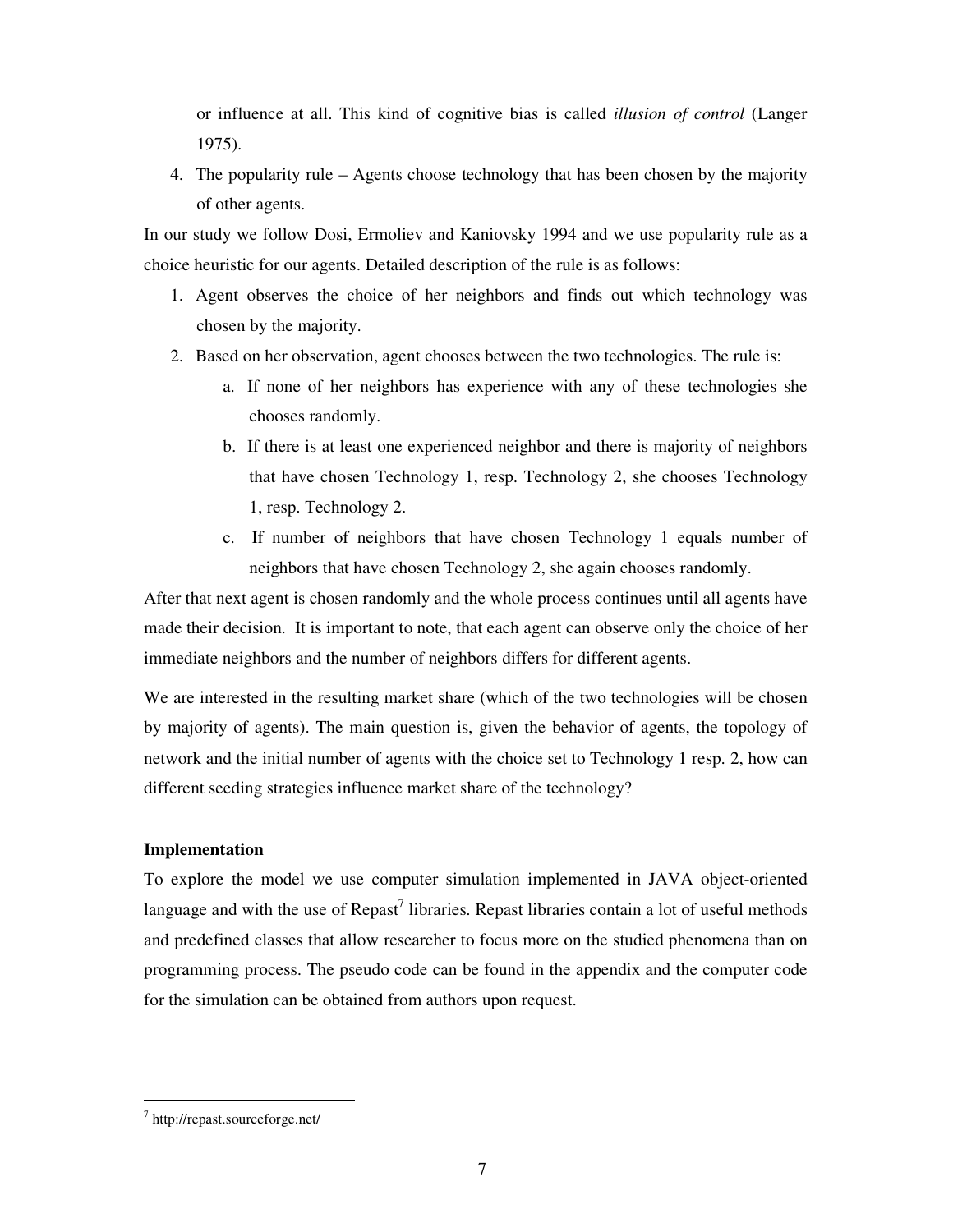## **Simulation setup and results**

In all our simulations we fixed the number of agents in the network N to 1000. Each agent uses the same herding behavior described in the previous sections. The agents could differ in the number of interpersonal contacts, (created as undirected links). The distribution of the number of links attached to each agent depends on the network topology used in the simulation (exponential for the random and small-world network and power-law for scale free network) but the average degree or the average number of links was set to 4 for all the used topologies.

In our experiments we used several different initial seedings of the Technologies 1 and 2. First, while we fixed the value  $n_1$  to 10 we varied the value  $n_2$  from 10 to 100. This means that at the beginning the choice of 10 agents was set to Technology 1 while the number of agents with the choice set to Technology 2 ranged from 10 to 100 during experiments.

Second, rather than using only random seeding of technologies, we used both random and targeted seeding of Technology 1. In random seeding we randomly choose agents from the list with the probability of choosing equal for all agents. In targeted seeding, we sorted the agents based on the number of links attached to them and we set the choice of appropriate number of highest connected agents to Technology 1 (the seeding of Technology 2 was always random). For every parameter setting we run the simulation 1000 times and we averaged the results over all these runs<sup>8</sup>.

#### **Market shares for n1 equal to n<sup>2</sup>**

<u>.</u>

We began simulations with equal number of agents with predetermined Technology 1 and Technology 2. Using a pie-chart diagram we compare the resulting shares of Technologies 1 and 2 for different network topologies (from left to right) and for different types of seeding (upper and lower part of the picture).

Figure 3 shows that in case of random seeding both technologies end up with the same market share equal to 50%.

<sup>&</sup>lt;sup>8</sup> Detail results from the experiments can be found in the Appendix B.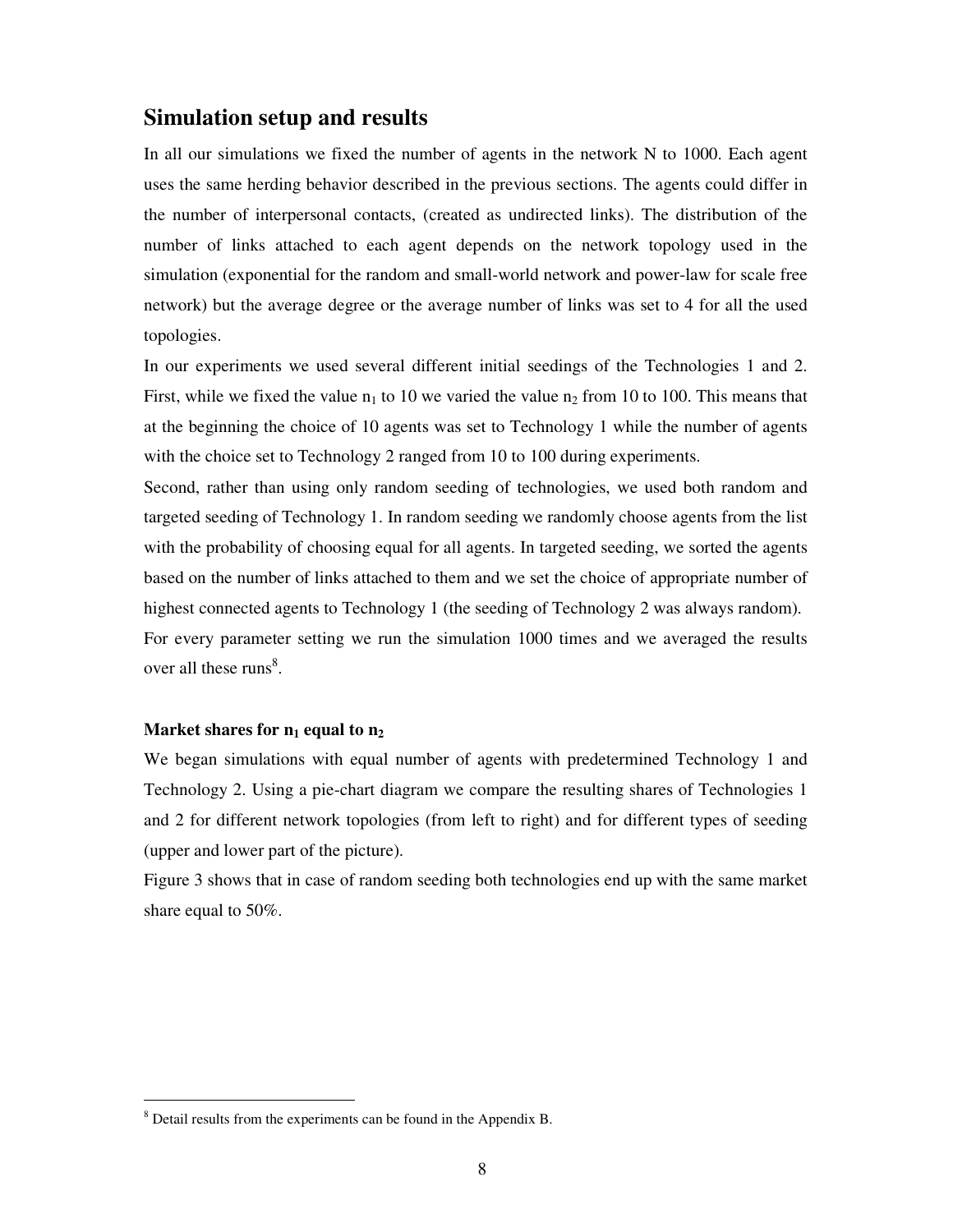

FIGURE 3 The resulting market share for Technology 1 (brighter color) and Technology 2 (darker color) for different network topologies (from left to right) and different initial seeding – random (top) and targeted (bottom).

In case of targeted seeding of Technology 1, final market shares differ significantly between different network types. Technology 1 has 52 % of the market for the small-world network, 56 % of the market for random network and 78 % of the market for scale free network. This is caused by a significant impact of hubs on the outcomes in the whole network. Highly connected agents with chosen technology influences many other agents in their network thus promoting chosen technology among others. The lowest effectiveness of targeted seeding in the case of small-world network compared to the random and scale-free network is given by lower variance in number of links in a small-world network generated with rewiring probability equal to 0.1. To support our explanation we also run simulations for additional values of rewiring probability. For the targeted seeding we got following results. Technology 1 had 54 % of the market share for the small-world network with rewiring probability equal to 0.3, 55 % for rewiring probability 0.5 and 56 % for rewiring probability 0.7 and 0.9.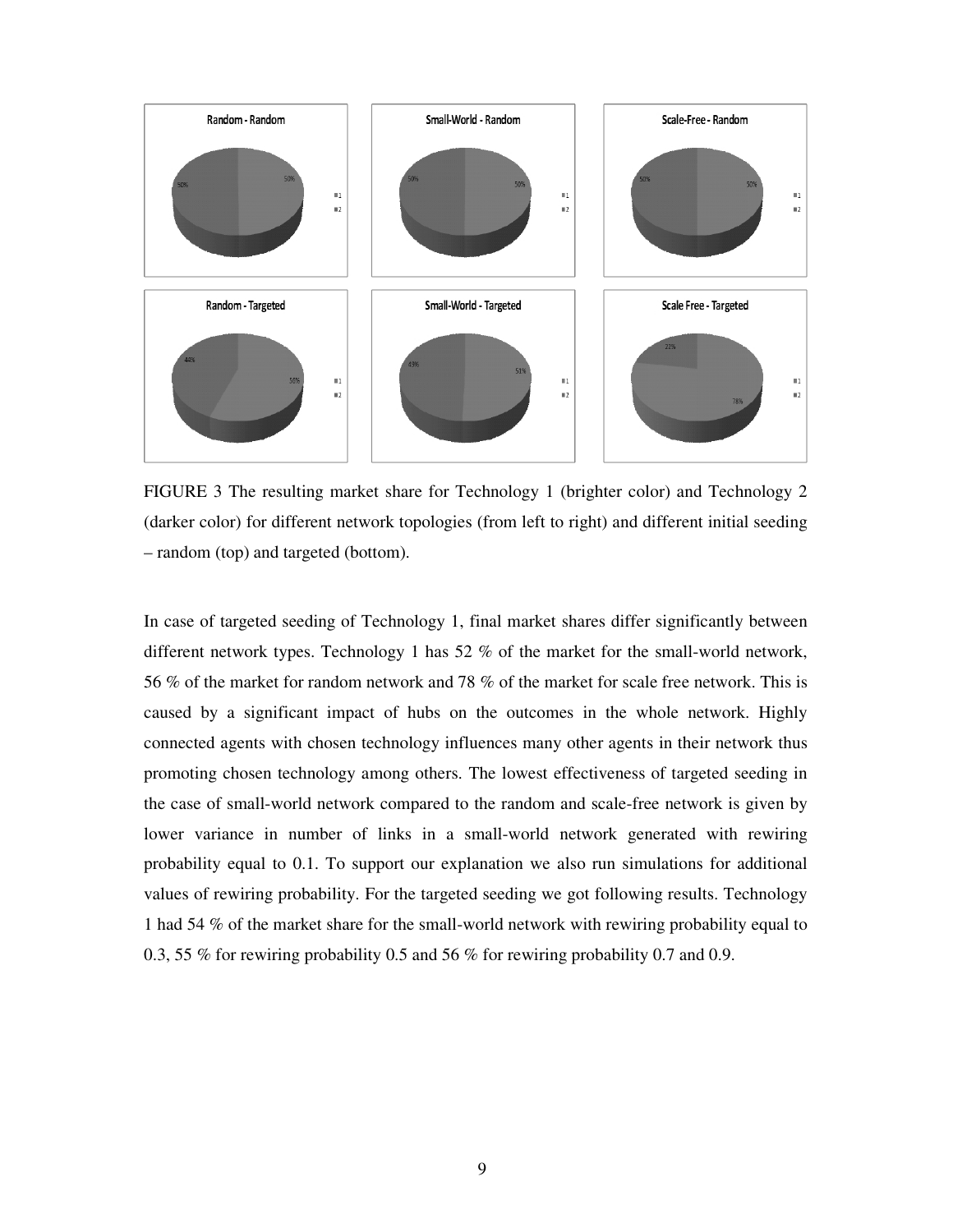#### **Market shares for different n1 and n<sup>2</sup>**

Figures 4 to 6 show simulation results for different types of networks,  $n_1$  is always equal to 10 and  $n_2$  ranges from 10 to 100. Horizontal axis shows  $n_2$ , vertical axis shows final market share of Technology 1 (in %).

For random network final share of Technology 1 does not differ significantly for random and targeted seed. In case of targeted seed final market share of Technology 1 is between 3.5% and 5% higher than if the seed is random. With rising initial difference between  $n_1$  and  $n_2$  the difference in final shares is rising, but less dramatically. We attribute this to the fact that at the beginning of the simulation there are a lot of agents without an experienced neighbor. These agents then choose between technologies randomly, which partially offsets initial prevalence of one of two technologies.



FIGURE 4 Final market share of Technology 1 for random network

In case of a small-world network, targeted seeding brought the lowest improvement in Technology 1 final share. Explanation lies again in the low variance over the distribution of links in the network with the rewiring probability equal only to 0.1. The group of agents with the highest number of links does not differ significantly from others, when comparing them to agents with a low or average number of links. As in case when  $n_1$  is equal to  $n_2$ , if we raised the rewiring probability results resemble that of a random network.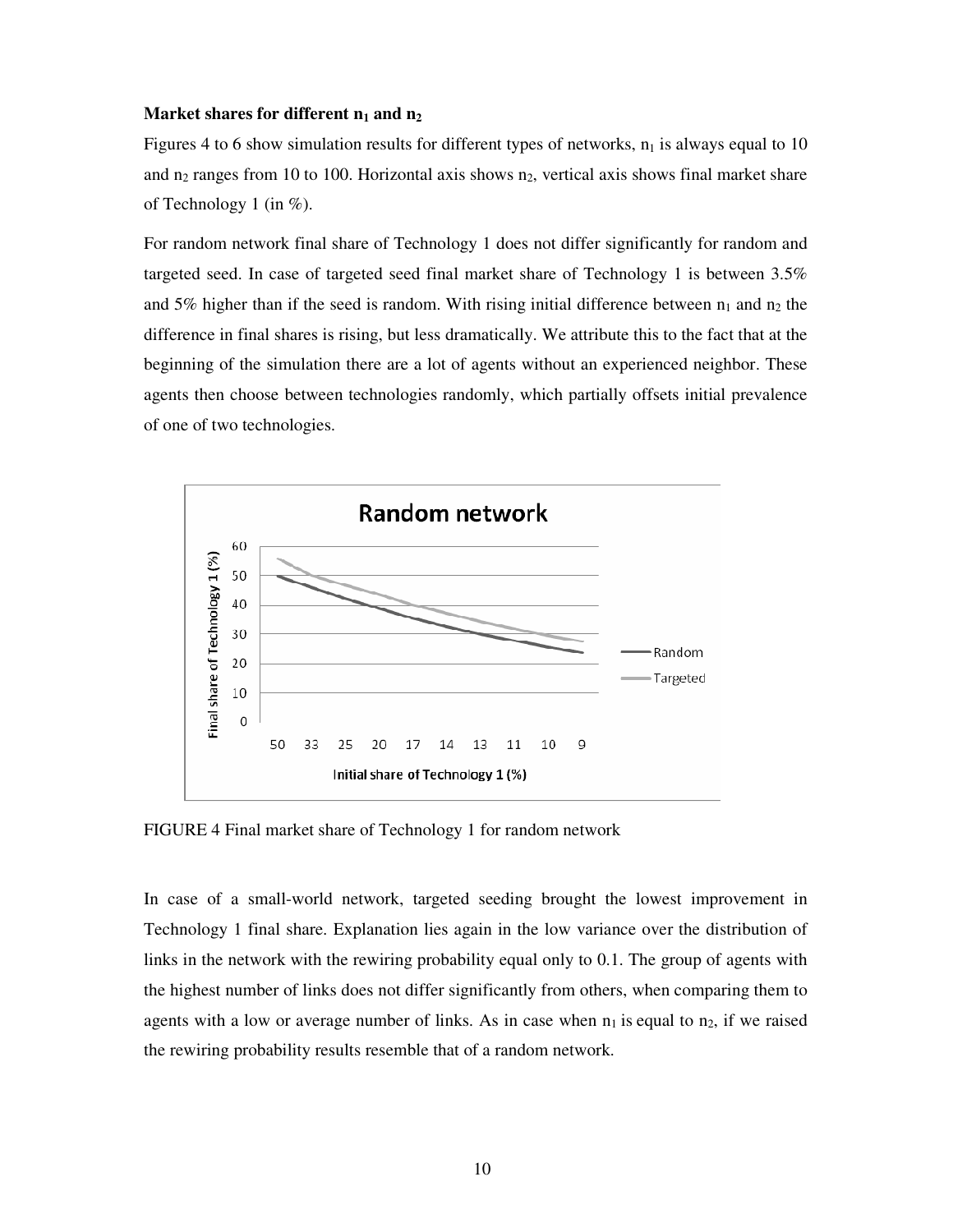

FIGURE 5 Final market share of Technology 1 for small-world network

In a scale-free network, the difference in final shares in case of targeted and non-targeted seeding is most significant. The reason is that Technology 1 gets both the worst results in case of random seeding and best results in case of targeted seeding (compared to random and small-world networks). For example, in case of the greatest initial difference between  $n_1$  and  $n_2^9$ , a scale-free network leads to the highest difference in the final shares of both technologies if random seeding is used. Under these circumstances, Technology 1 receives a market share of only 20%. Alternatively, under the targeted seeding model, the difference between Technology 1 and 2 in final market shares is lowest of all analyzed cases. In the end, Technology 1 gains a majority (51%) of the market, despite of being most seriously disadvantaged as concerns number of agents with predefined technology.

These interesting results stem from the following characteristics of hubs. On one hand, hubs are influenced by the greatest number of neighbors. This means that if there initially more agents with predefined Technology 2, the hubs themselves will display herbing behavior to adopt Technology 2 due to either their seeding or neighbor's influence. Hubs are then very effective in influencing other agents´ decisions, which leads to a high Technology 2 market share.

On the other hand, even if initial seeding favors Technology 2 in number of agents  $(n_2)$ , Technology 1 can finally prevail in case that it is targeted on hubs. Targeting the seeding of Technology 1 to hubs works in two ways. First, it is prevention. Targeting at hubs prevent

<u>.</u>

<sup>&</sup>lt;sup>9</sup> This means  $n_1 = 1$  and  $n_2 = 100$ .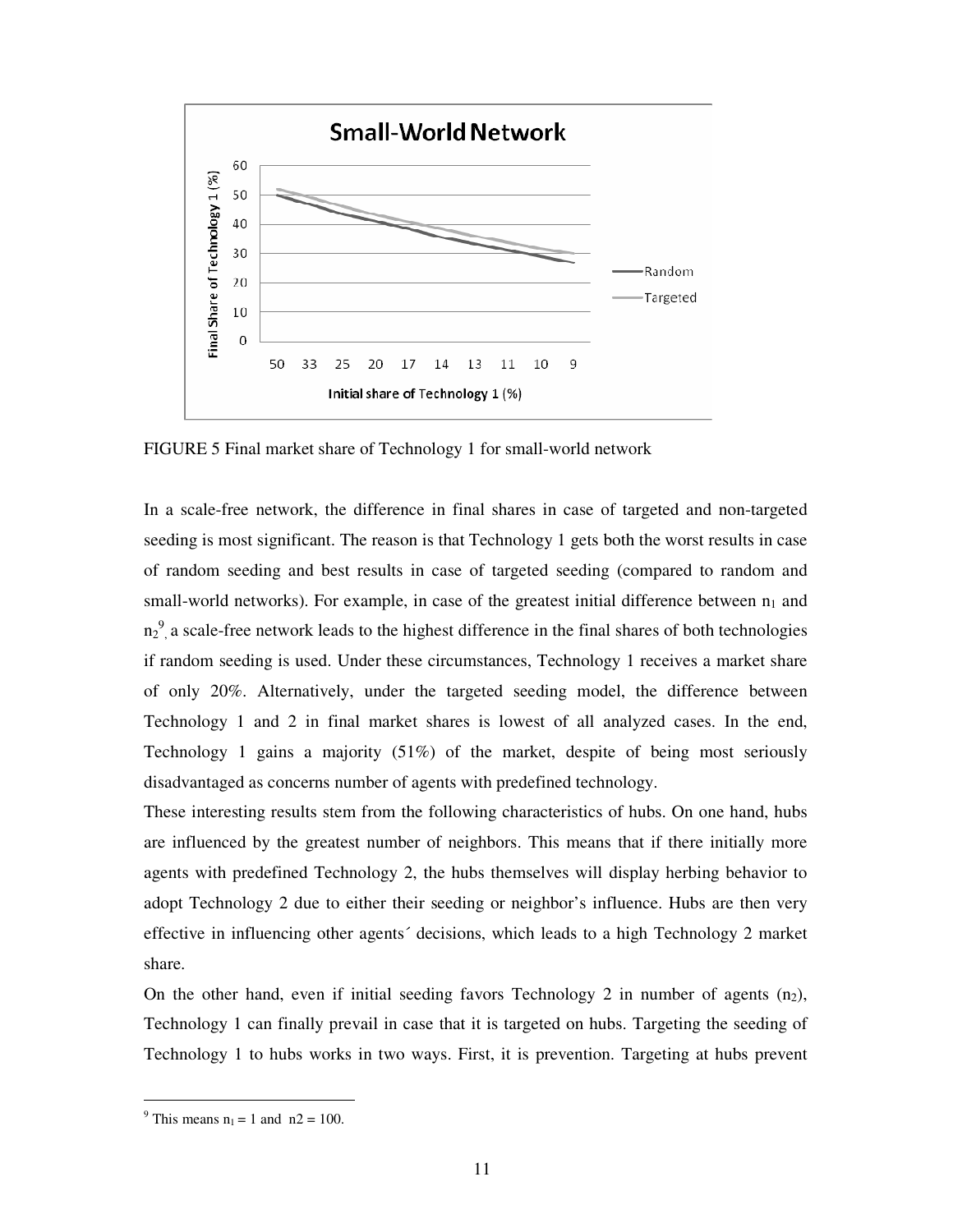them from choosing Technology 2 (which would otherwise take place due to herding behavior). Second, hubs are best suited for promoting adoption of Technology 1 because of large number of agents they influence.



FIGURE 6 Final market share of Technology 1 for scale-free network

Furthermore, a scale-free network is characterized by a few highly connected agents, but also by a large number of agents with very few or no links. In case of random seeding it is likely that some agents with predefined Technology 2 are those with very few or no links. This even amplifies the impact of targeted seeding of Technology 1.

## **Conclusions**

As showed in previous studies, knowledge of the network topology can be very useful both in the case of stopping the spread of contagious diseases or computer viruses (Dezso and Barabási 2002) and promoting or enhancing the diffusion of new product or technology (Alkemade and Castaldi 2005).

In our paper we present similar results for the case of technology adoption in the population of agents governed by the simple herding behavior. We show that firm who is able to convince a few highly connected agents (hubs) to choose her technology at the beginning of the adoption process could significantly raise the overall number of agents choosing her technology. The explanation is that targeting hubs has two functions: 1) it enhances the spread of the firm's own technology and 2) halts or slows-down the adoption of the concurrent one.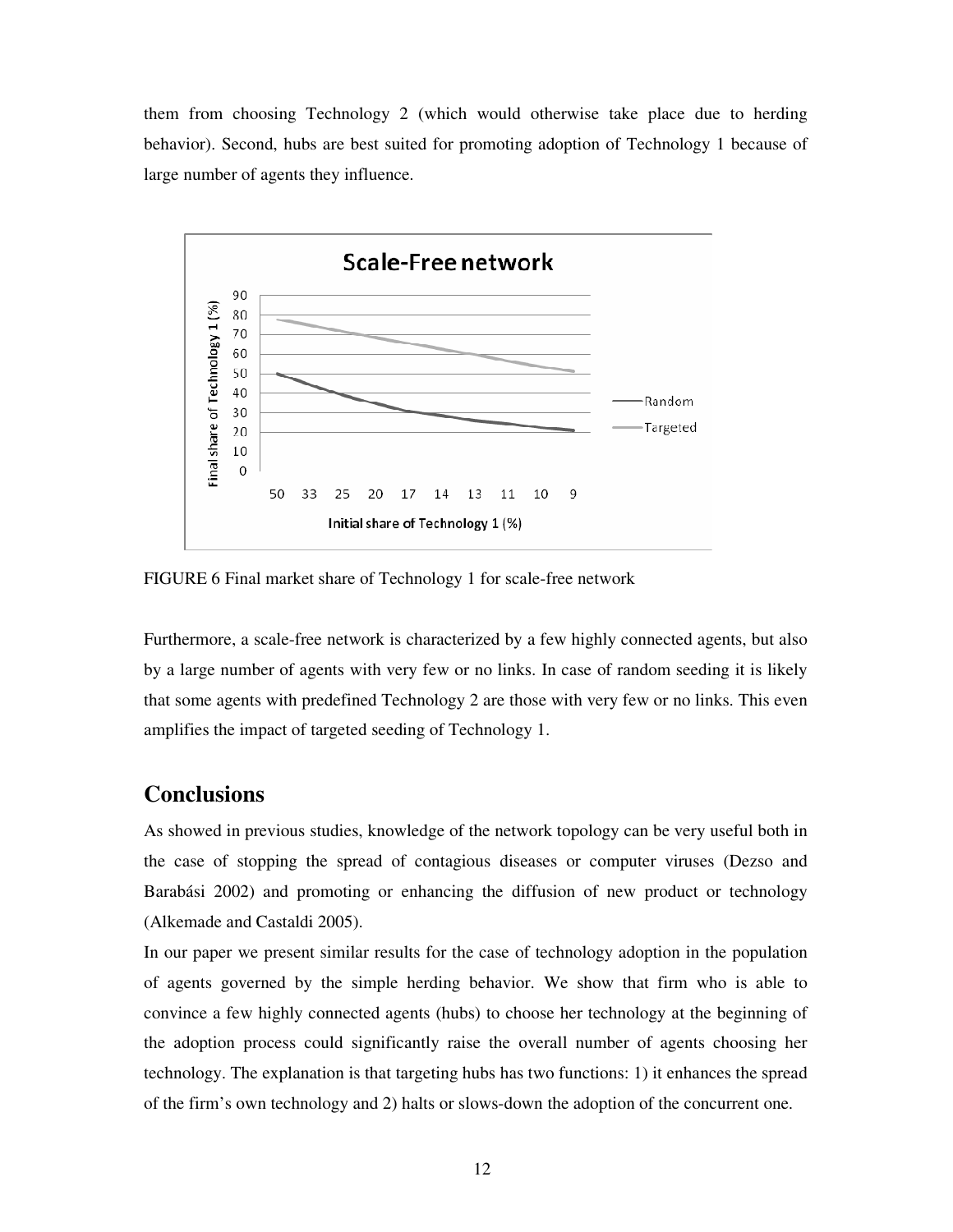When comparing the results for the three different network topologies – random, small-world and scale-free network, strategy of targeting hubs is most successful in case of scale-free network characterized with the highest variance of the degree of individual nodes. This leads us to the conclusion that the overall results are also affected by the distribution of number of connections (degree) of individual agents, mainly by its variance.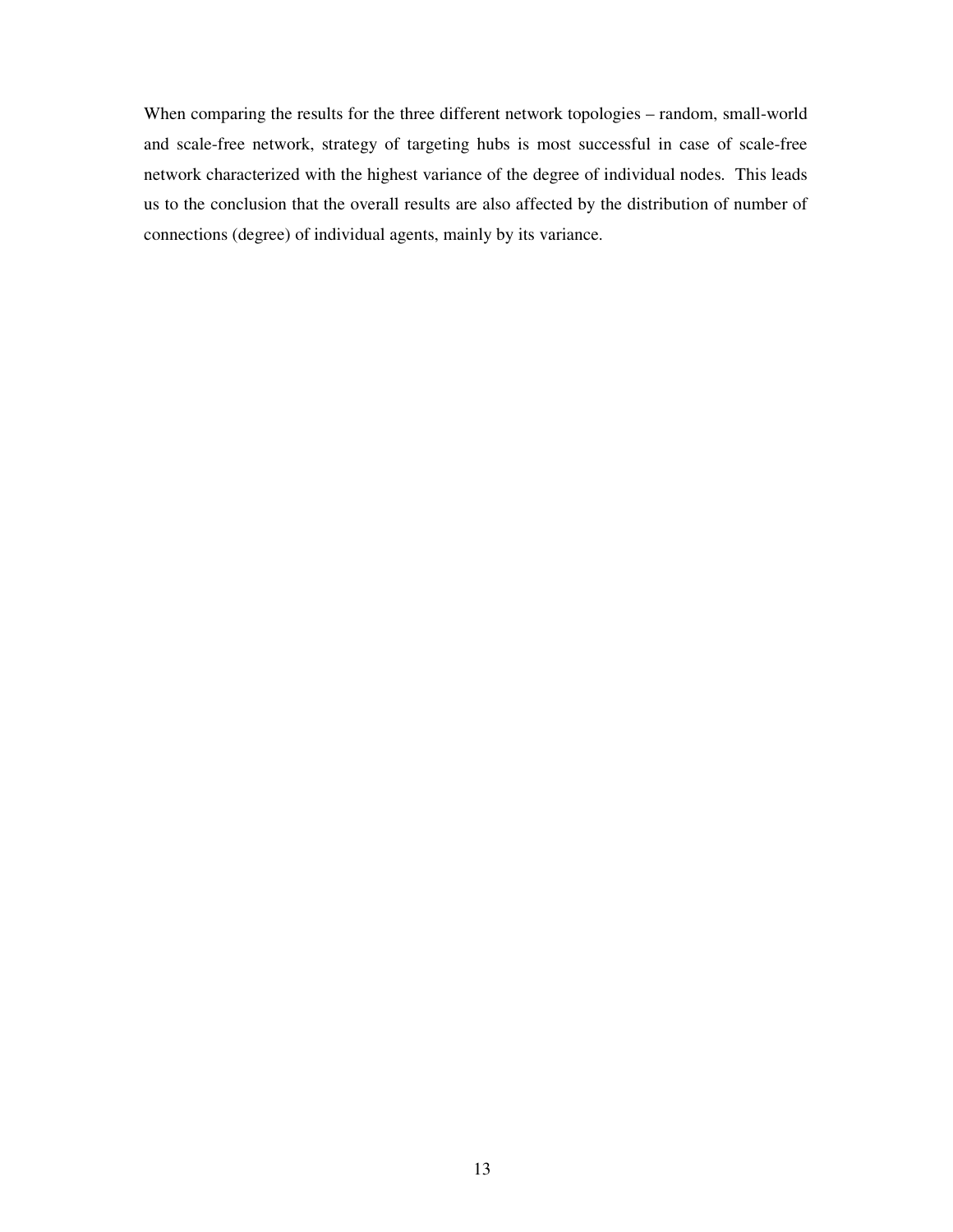## **References:**

ALKEMADE, F and Castaldi, C (2005) Strategies for the Diffusion of Innovations on Social Networks, *Computational Economics*. Dordrecht: Feb., Vol. 25. Iss. 1-2; pp. 3

ATHUR, W B (1989) Competing Technologies, Increasing Returns, and Lock-In by Historical Events. *Economic Journal,* 99, pp. 116-131.

ARTHUR, W B and Lane, D A (1991) Information Constriction and Information Contagion. *SFI Working Paper* 91-05-026, Santa Fe Institute.

BANERJEE, A V (1992) A Simple Model of Herd Behavior. *The Quarterly Journal of Economics*, Vol. 107, No. 3, pp. 797-817.

BARABÁSI, A L, Albert, R (1999) Emergence of scaling in random networks. *Science* 286, 509; *http://arxiv.org/abs/cond-mat/9910332*.

BIKHCHANDANI, S, Hirshleifer, D and Welch, I (1992) A Theory of Fads, Fashion, Custom and Cultural Change as Informational Cascades. *Journal of Political Economy*, 100, pp. 992-1026.

CHAKRAVARTY, S (2003) Experimental Evidence on Product Adoption in the Presence of Network Externalities, *Review of Industrial Organization,* Dec., 23, 3-4; ABI/INFORM Global, pp. 233.

DEZSO, Z and Barabási, A (2002). Halting viruses in scale-free networks. *Physical Review E*, 65:055103.

DOROGOVSTEV, SN and Mendes, JFF (2001) Evolution of Networks, http://arxiv.org/abs/cond-mat/0106144.

DOSI, G, Ermoliev, Y, Kaniovsky, Y (1994) Generalized urn schemes and technological dynamics. *Journal of Mathematical Economics*, 23, 1-19.

ERDÖS, P and Rényi, A (1959) On Random Graphs. *Publications Mathematicae*, 6, pp. 290- 297.

ERDÖS, P and Rényi, A (1960) On the Evolution of Random Graphs. Publ. Math. Inst. Hungar. Acad . Sci., 5, 17-61.

KATZ, ML and Shapiro, C (1986) Technology adoption in the presence of network externalities. *Journal of Political Economy,* 94, pp. 822-841.

LANGER, E J (1975) The Illusion of Control. *Journal of Personality and Social Psychology* 32(2), pp. 311-328.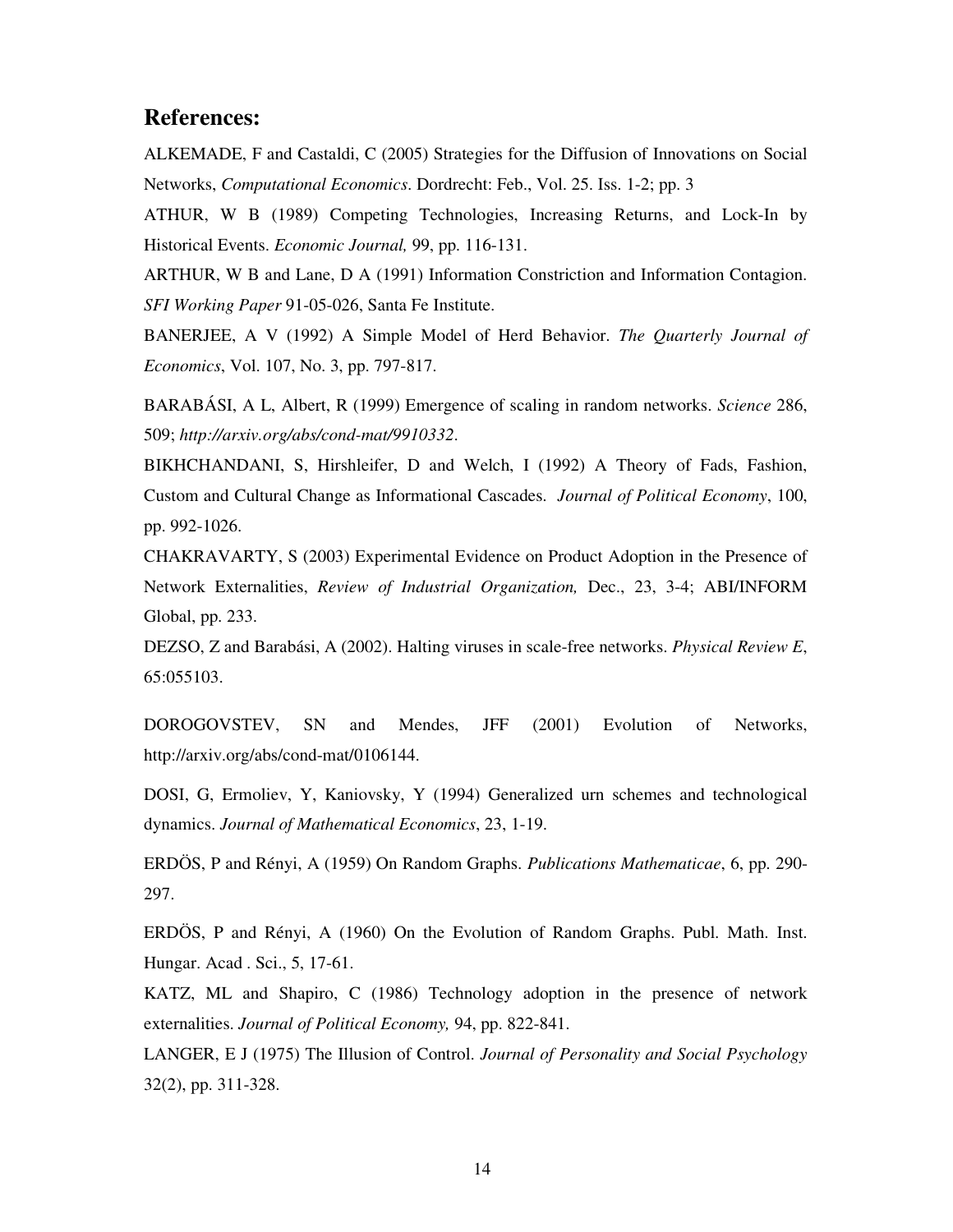LLOYD A L and May R M (2001) How viruses spread among computers and people. Science, 18.

MORENO, Y, Pastor-Satorras, R and Vespignani, A (2006) Epidemic outbreaks in complex heterogeneous networks. *arXiv:cond-mat/0107267* v2 30 Jul 2001

NARDUZZO, A and Warlglien, M. (1996) Learning from the experience of others: an experiment on information contagion, *Industrial and Corporate Change* 5. pp. 113 – 126.

*PASTOR-SATORRAS, R., Vespignani, A (2006) Epidemic spreading in scale-free networks.*  http://arxiv.org/abs/cond-mat/0010317

STROGATZ, S H and Watts, D J (1998) Collective dynamics of small-world networks. *Nature* 393, pp. 440 – 442.

VRIEND, NJ (2004) On Information-contagious Behavior. In W. Barnett, C. Deissenberg & G. Feichtinger (Eds.). *Economic Complexity: Non-linear Dynamics, Multi-agents Economies, and Learning,* ISETE, Vol. 14, pp. 125-157, Amsterdam: Elsevier.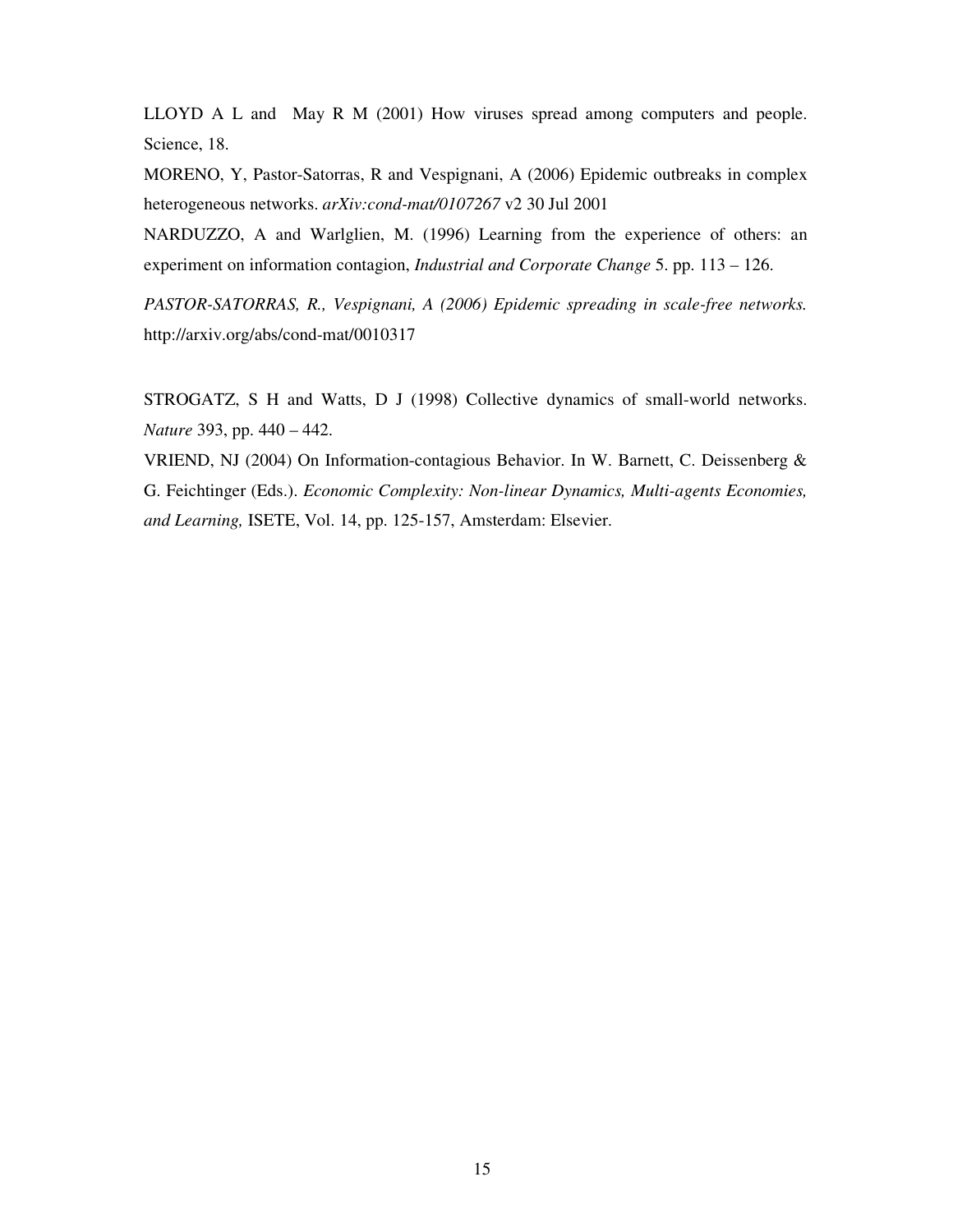## **Appendix A – The pseudo code for the model**

Create network of size N; Set choice of n2 agents to Technology 2; In case of random seeding: Set choice of n1 agents to Technology 1; In case of targeted seeding: Sort agents based on their connectivity; Set choice of n1 most connected agents to Technology 1; Create random order in which agents make their choice; Do until all agents make their choice: Select next agent in the sequence; Let selected agent make her choice; Calculate resulting market share of both technologies;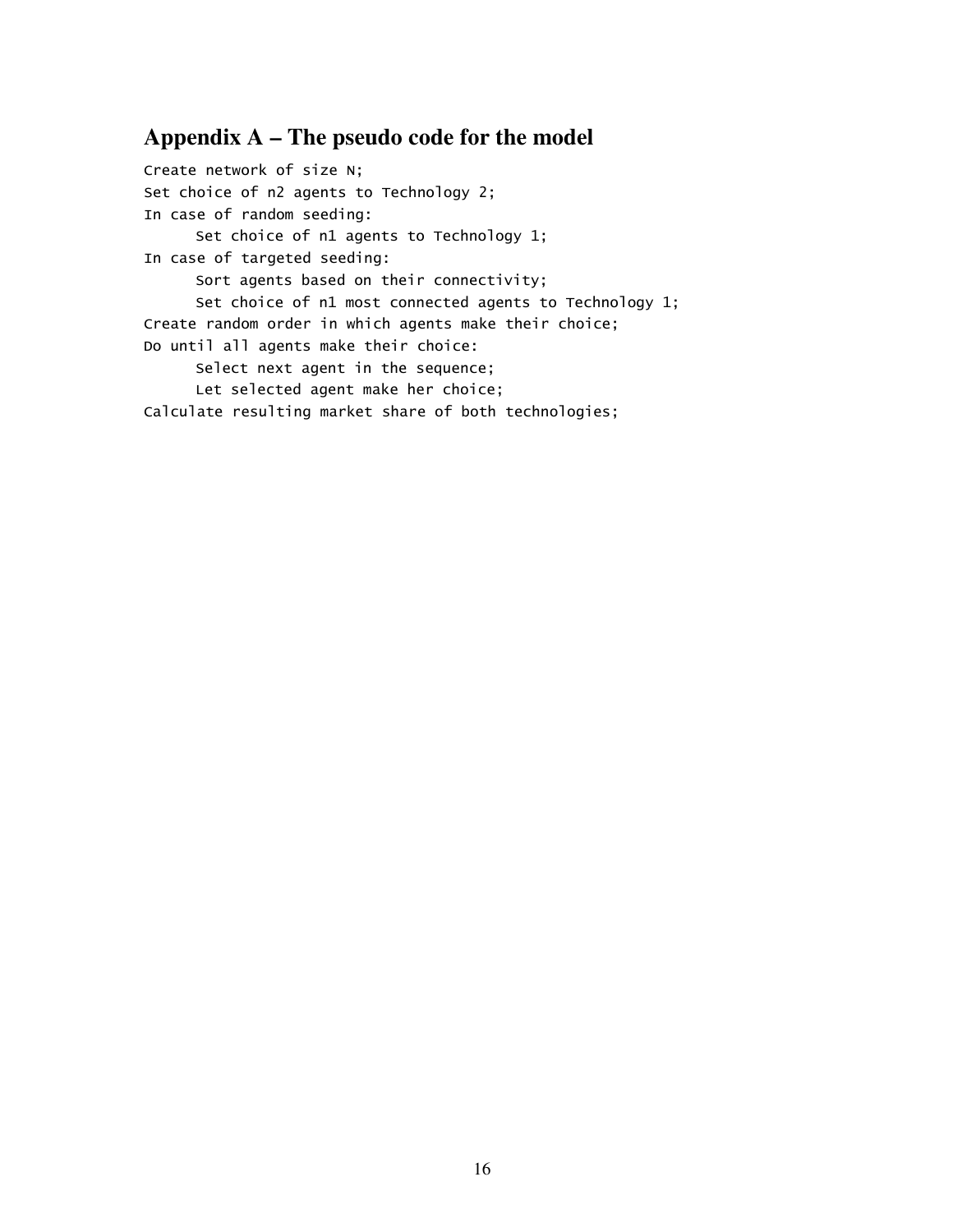|                                 | Appendix B-1 – Random network statistics |           |         |         |         |         |         |                 |      |            |
|---------------------------------|------------------------------------------|-----------|---------|---------|---------|---------|---------|-----------------|------|------------|
| Random network – Random seeding |                                          |           |         |         |         |         |         |                 |      |            |
|                                 | 10                                       | <b>20</b> | 30      | 40      | 50      | 60      | 70      | 80              | 90   | <b>100</b> |
| Mean                            | 49.7808                                  | 45.914    | 42.2504 | 38,9052 | 35,5432 | 32,7164 | 30,0622 | 27.8356 25.6827 |      | 23.841     |
| <b>Max</b>                      | 68                                       | 64.6      | 56.5    | 57.1    | 49.4    | 48.9    | 42.7    | 39.9            | 40.2 | 33.6       |
| Min                             | 31.1                                     | 30.2      | 26.9    | 25.3    | 22.1    | 21.2    | 18.4    | 16.6            | 16.1 | 15.3       |

## **Appendix B Appendix B-1 – Random network statistics**

TABLE 1 Mean, maximum and minimum market share observed for different initial number of agents with choice set to 1 and random seeding of technology 1.

| Random network – Targeted seeding |         |         |        |      |                 |               |      |         |        |            |
|-----------------------------------|---------|---------|--------|------|-----------------|---------------|------|---------|--------|------------|
|                                   | 10      | 20      | 30     | 40   | 50              | 60            | 70   | 80      | 90     | <b>100</b> |
| Mean                              | 54,6086 | 50,1013 | 46.616 |      | 43,4745 39,8965 | 37,1531 34,22 |      | 31,8734 | 29.489 | 27.466     |
| <b>Max</b>                        | 72.8    | 66.7    | 64.3   | 56.6 | 56.8            | 52,1          | 47.1 | 44.4    | 41.2   | 37.4       |
| Min                               | 38,5    | 34      | 32.5   | 29,7 | 24.8            | 24.2          | 20.8 | 20.4    | 19.1   |            |

TABLE 2 Mean, maximum and minimum market share observed for different initial number of agents with choice set to 1 and targeted seeding of technology 1.

| <b>Small-World network – Random Seeding</b> |        |         |         |         |      |                 |         |                 |      |            |
|---------------------------------------------|--------|---------|---------|---------|------|-----------------|---------|-----------------|------|------------|
|                                             | 10     | 20      | 30      | 40      | 50   | 60              | 70      | 80              | 90   | <b>100</b> |
| <b>Mean</b>                                 | 49.859 | 46.7288 | 43.4634 | 41,0375 |      | 38,3842 35,5289 | 33,3736 | 31,3115 29,1308 |      | 26.9681    |
| <b>Max</b>                                  | 64.3   | 61.8    | 54,7    | 53.1    | 53,2 | 47              | 43.5    | 44.7            | 41.1 | 37.3       |
| Min                                         | 36     | 31.7    | 31.9    | 29.1    | 26.5 | 26.1            | 23.8    | 20.5            | 18.9 | 17.9       |

#### **Appendix B-2 – Small-World network statistics**

TABLE 2 Mean, maximum and minimum market share observed for different initial number of agents with choice set to 1 and random seeding of technology 1.

| <b>Small-World network – Targeted Seeding</b> |         |         |         |         |         |         |         |         |         |            |
|-----------------------------------------------|---------|---------|---------|---------|---------|---------|---------|---------|---------|------------|
|                                               | 10      | 20      | 30      | 40      | 50      | 60      | 70      | 80      | 90      | <b>100</b> |
| Mean                                          | 51,9652 | 49.0333 | 45.9221 | 43,1302 | 40,8181 | 38,2361 | 35,9665 | 33,8024 | 31.5408 | 29.9367    |
| <b>Max</b>                                    | 65.3    | 62.9    | 60.7    | 55.3    | 56.4    | 50.3    | 47      | 46.2    | 43      | 42,7       |
| Min                                           | 38.6    | 35.6    | 35.2    | 30      | 28.9    | 26.7    | 26.3    | 21.9    | 22.1    | 20.5       |

TABLE 4 Mean, maximum and minimum market share observed for different initial number of agents with choice set to 1 and targeted seeding of technology 1.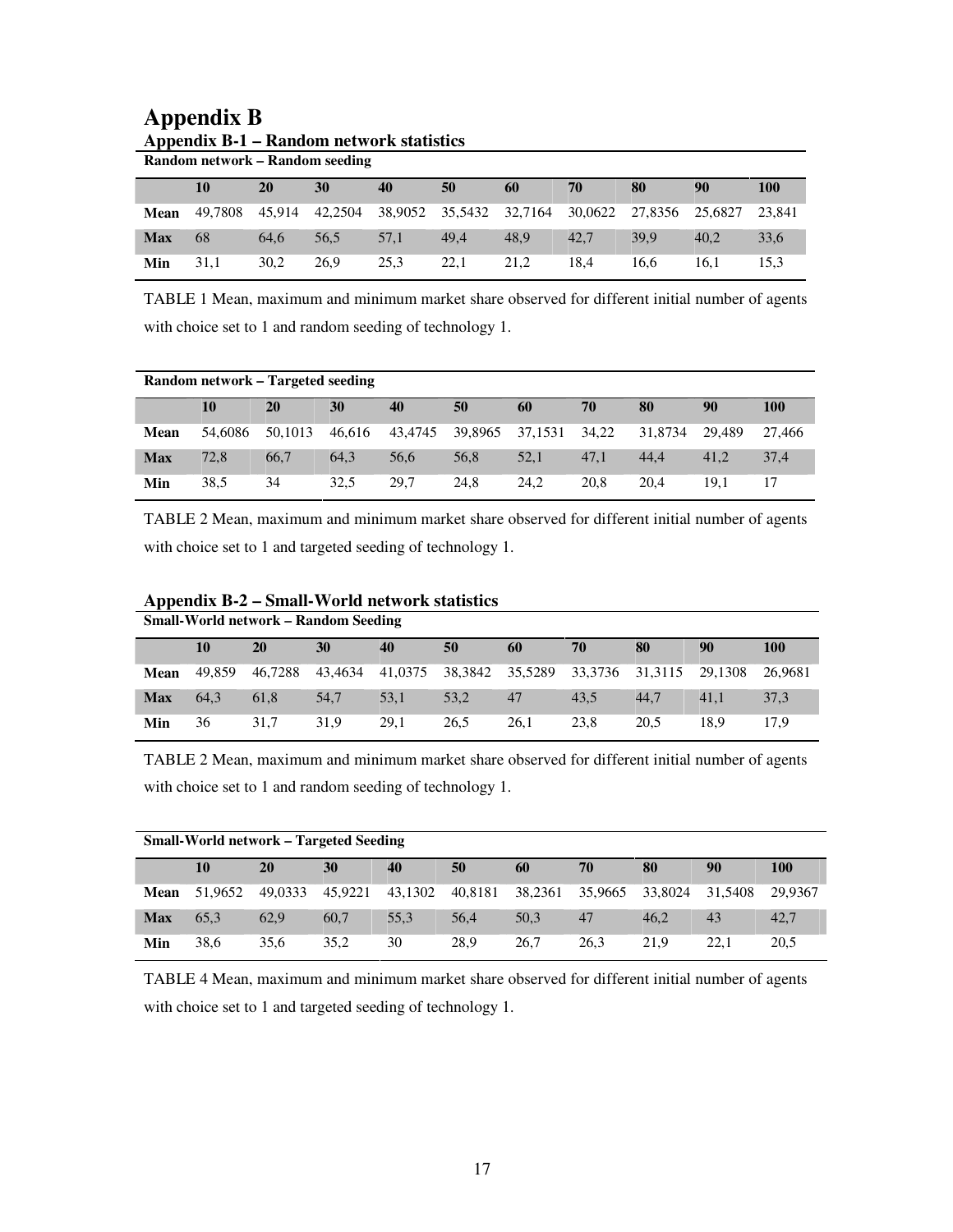| Scale-Free network – Targeted Seeding |         |         |         |        |         |         |                 |      |         |         |
|---------------------------------------|---------|---------|---------|--------|---------|---------|-----------------|------|---------|---------|
|                                       | 10      | 20      | 30      | 40     | 50      | 60      | 70              | 80   | 90      | 100     |
| Mean                                  | 49.9442 | 44,4289 | 38.8768 | 34,581 | 30.6986 | 28.5301 | 25,7993 24,5251 |      | 22,4013 | 20.8954 |
| <b>Max</b>                            | 74.2    | 71.1    | 69.2    | 64.1   | 55.1    | 53.9    | 47.4            | 46.3 | 37.7    | 35,2    |
| Min                                   | 20.9    | 22,2    | 19.8    | 18.6   | 18,2    | 15.4    | 14.7            | 14.3 |         | 10.8    |

#### **Appendix B-3 – Scale-Free network statistics**

TABLE 5 Mean, maximum and minimum market share observed for different initial number of agents with choice set to 1 and targeted seeding of technology 1.

| Scale-Free network – Targeted Seeding |         |         |         |         |         |         |      |                 |         |            |
|---------------------------------------|---------|---------|---------|---------|---------|---------|------|-----------------|---------|------------|
|                                       | 10      | 20      | 30      | 40      | 50      | 60      | 70   | 80              | 90      | <b>100</b> |
| Mean                                  | 77.6465 | 74.6427 | 71.5387 | 68,3287 | 65,3993 | 62.5664 |      | 59,6166 56,5114 | 53.8225 | 51.2239    |
| <b>Max</b>                            | 86.6    | 85.6    | 82.3    | 80.7    | 79.4    | 73.4    | 74.5 | 69.3            | 68.3    | 64,1       |
| Min                                   | 57.6    | 57.8    | 54.5    | 55.5    | 48.2    | 49.6    | 43.9 | 42.6            | 36.7    | 36,5       |

TABLE 6 Mean, maximum and minimum market share observed for different initial number of agents with choice set to 1 and targeted seeding of technology 1.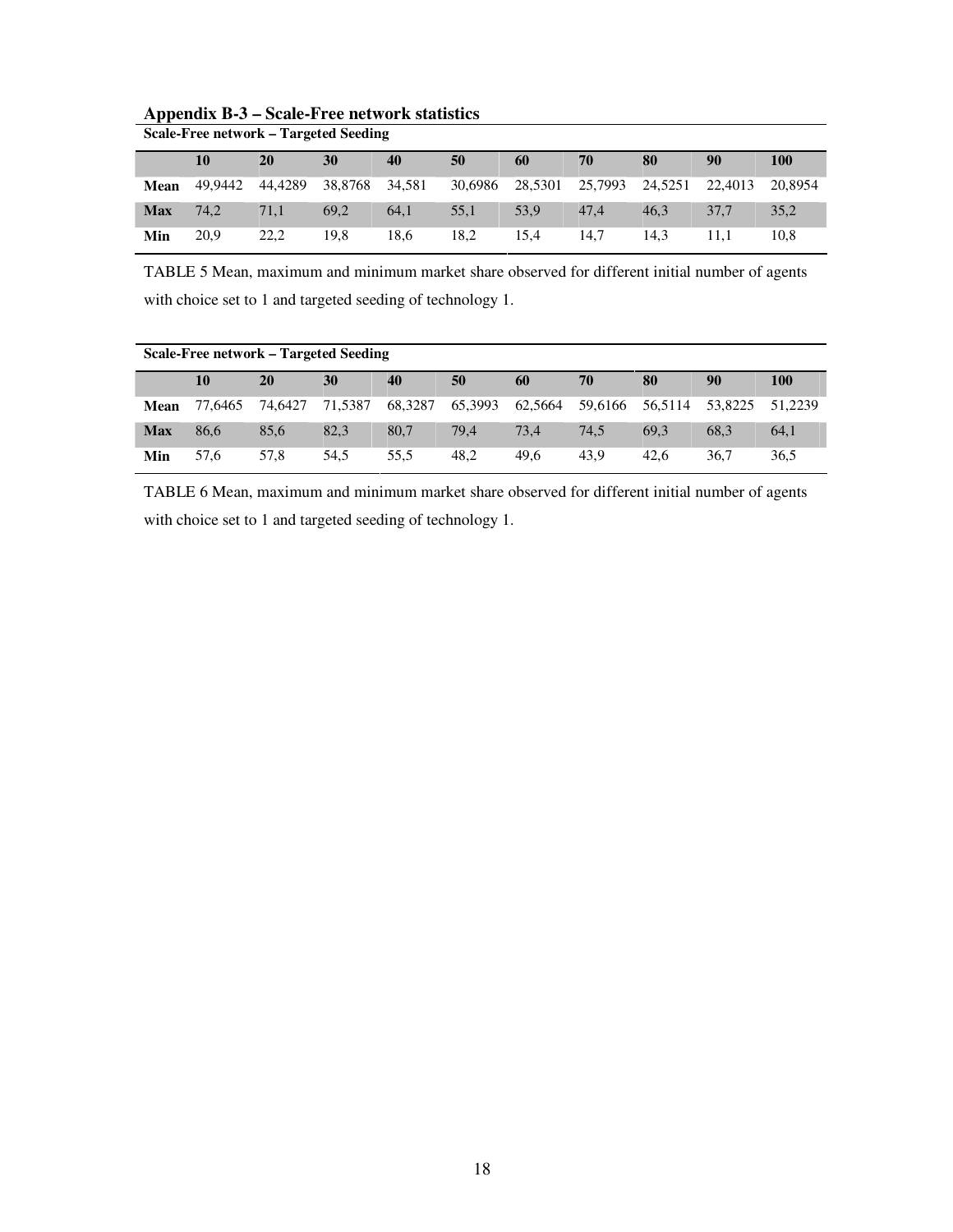## IES Working Paper Series

#### 2007

- 1. Roman Horváth : Estimating Time-Varying Policy Neutral Rate in Real Time
- 2. Filip Žikeš : Dependence Structure and Portfolio Diversification on Central European Stock Markets
- 3. Martin Gregor : The Pros and Cons of Banking Socialism
- 4. František Turnovec : Dochází k reálné diferenciaci ekonomických vysokoškolských vzdělávacích institucí na výzkumně zaměřené a výukově zaměřené?
- 5. Jan Ámos Víšek : The Instrumental Weighted Variables. Part I. Consistency
- 6. Jan Ámos Víšek : The Instrumental Weighted Variables. Part II.  $\sqrt{n}$  consistency
- 7. Jan Ámos Víšek : The Instrumental Weighted Variables. Part III. Asymptotic Representation
- 8. Adam Geršl : Foreign Banks, Foreign Lending and Cross-Border Contagion: Evidence from the BIS Data
- 9. Miloslav Vošvrda, Jan Kodera : Goodwin's Predator-Prey Model with Endogenous Technological Progress
- 10. Michal Bauer, Julie Chytilová : Does Education Matter in Patience Formation? Evidence from Ugandan Villages
- 11. Petr Jakubík : Credit Risk in the Czech Economy
- 12. Kamila Fialová : Minimální mzda: vývoj a ekonomické souvislosti v České republice
- 13. Martina Mysíková : Trh práce žen: Gender pay gap a jeho determinanty
- 14. Ondřej Schneider : The EU Budget Dispute A Blessing in Disguise?
- 15. Jan Zápal : Cyclical Bias in Government Spending: Evidence from New EU Member Countries
- 16. Alexis Derviz : Modeling Electronic FX Brokerage as a Fast Order-Driven Market under Heterogeneous Private Values and Information
- 17. Martin Gregor : Rozpočtová pravidla a rozpočtový proces: teorie, empirie a realita České republiky
- 18. Radka Štiková : Modely politického cyklu a jejich testování na podmínkách ČR
- 19. Martin Gregor, Lenka Gregorová : Inefficient centralization of imperfect complements
- 20. Karel Janda : Instituce státní úvěrové podpory v České republice
- 21. Martin Gregor : Markets vs. Politics, Correcting Erroneous Beliefs Differently
- 22. Ian Babetskii, Fabrizio Coricelli, Roman Horváth : Measuring and Explaining Inflation Persistence: Disaggregate Evidence on the Czech Republic
- 23. Milan Matejašák, Petr Teplý : Regulation of Bank Capital and Behavior of Banks: Assessing the US and the EU-15 Region Banks in the 2000-2005 Period
- 24. Julie Chytilová, Michal Mejstřík : European Social Models and Growth: Where are the Eastern European countries heading?
- 25. Mattias Hamberg, Jiri Novak : On the importance of clean accounting measures for the tests of stock market efficiency
- 26. Magdalena Morgese Borys, Roman Horváth : The Effects of Monetary Policy in the Czech Republic: An Empirical Study
- 27. Kamila Fialová, Ondřej Schneider : Labour Market Institutions and Their Contribution to Labour Market Performance in the New EU Member Countries